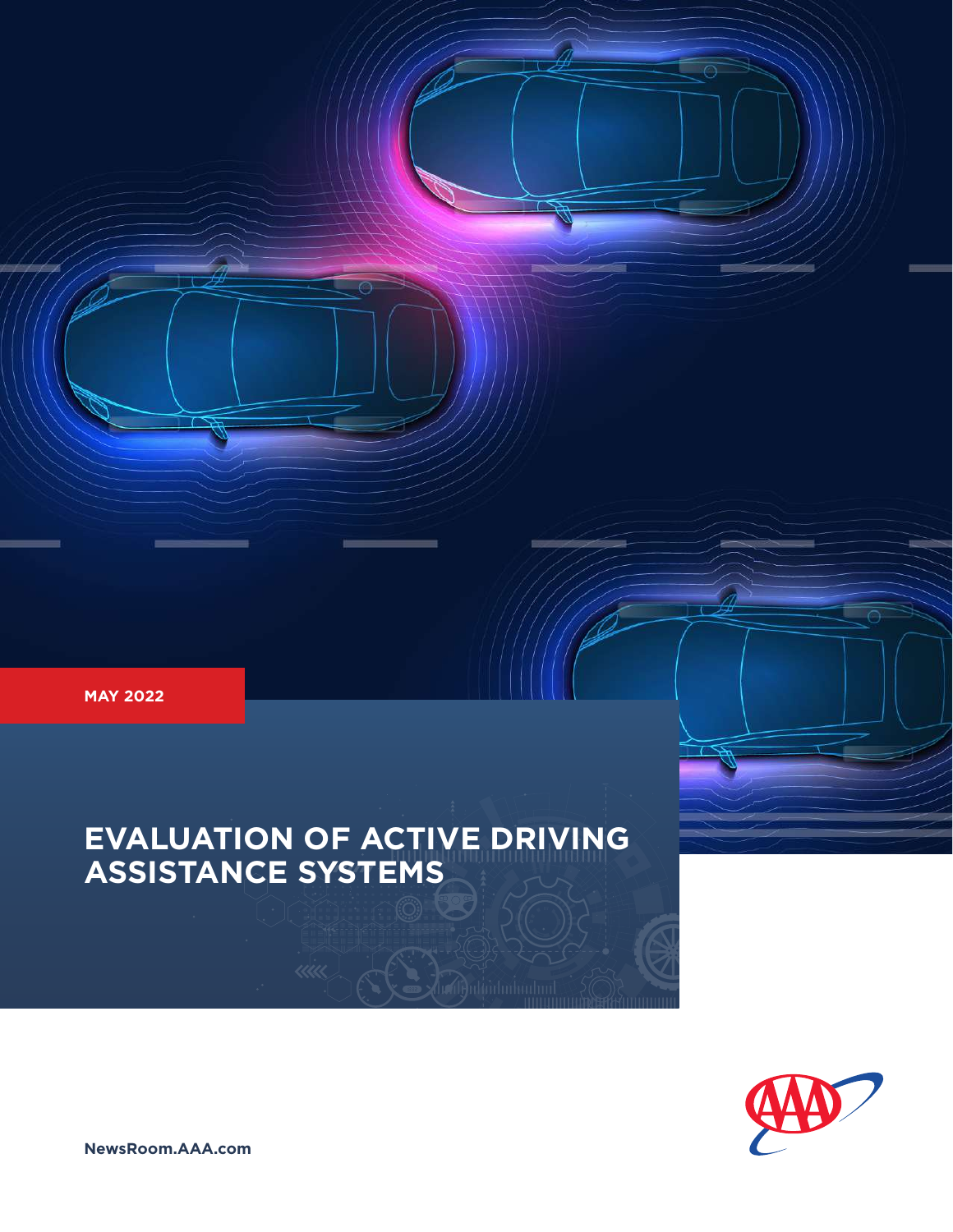

(this page intentionally left blank)

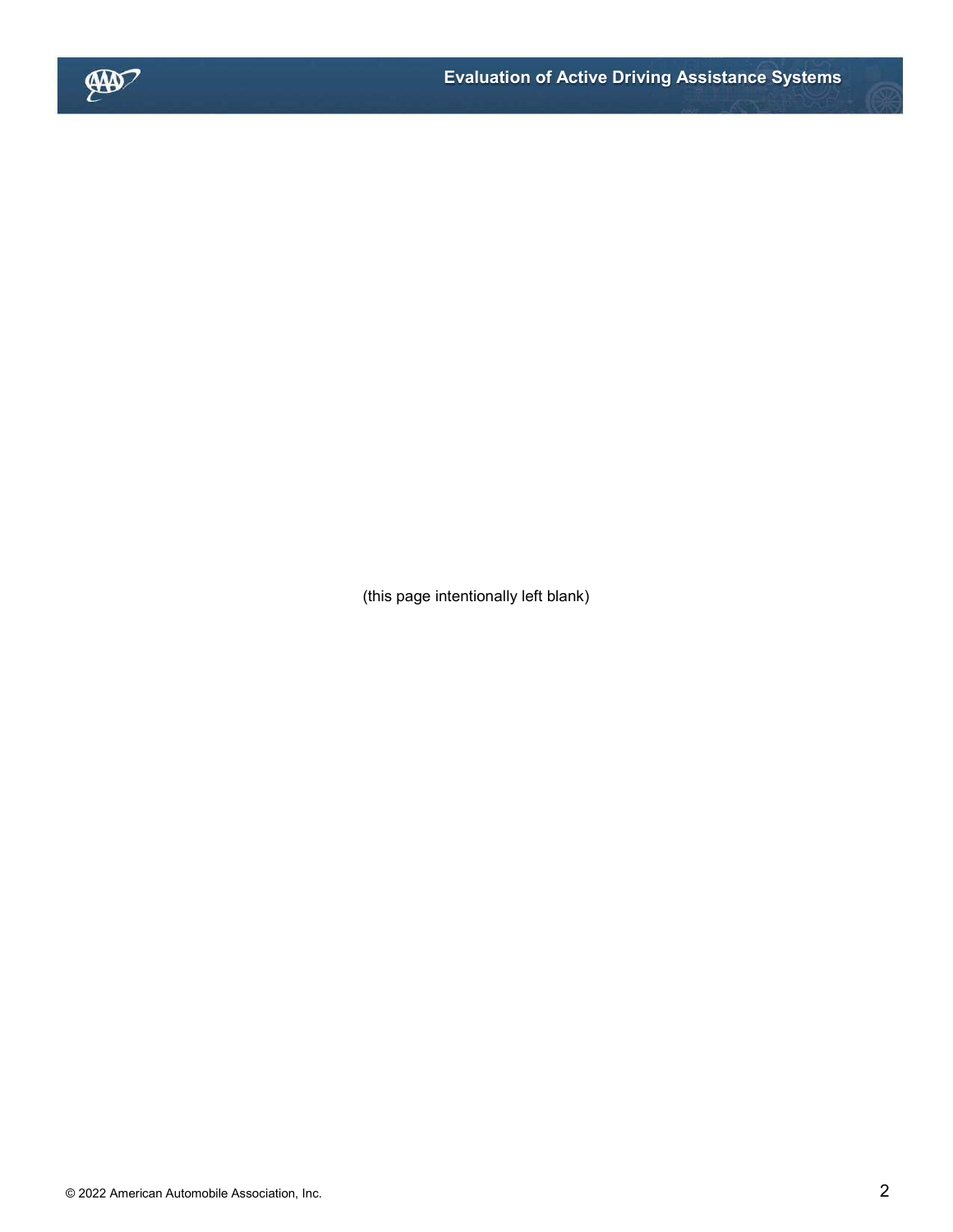

#### ABSTRACT

Active driving assistance (ADA) systems are becoming increasingly popular across vehicles of various price points. Currently available ADA systems are classified by SAE International®<sup>1</sup> as a Level 2 partial driving automation feature, meaning that constant driver supervision is required. To understand the progression of ADA system performance, AAA has evaluated these systems within a variety of closed-course and naturalistic scenarios since 2018. Building upon previous work, three popular vehicles equipped with an ADA system were evaluated by simulating various scenarios involving a simulated cyclist or passenger vehicle in a closed-course environment.

## Research Questions:

- 1. How do vehicles equipped with ADA systems perform when encountering a possible collision with another passenger vehicle?
	- a. Slow lead vehicle moving in the lane ahead of test vehicle
	- b. Oncoming vehicle within travel lane of test vehicle
- 2. How do vehicles equipped with ADA systems perform when encountering a possible collision with a cyclist?
	- a. Cyclist traveling in the lane ahead of test vehicle
	- b. Cyclist crossing travel lane of test vehicle

# Key Findings:

- 1. How do vehicles equipped with ADA systems perform when encountering a possible collision with another passenger vehicle?
	- a. For a slow lead vehicle moving in the lane ahead, no collisions occurred among a total of 15 test runs.
	- b. For an oncoming vehicle within the travel lane, a collision occurred during all 15 test runs. One test vehicle significantly reduced speed prior to collision on each run, while the other two did not intervene on any runs.
- 2. How do vehicles equipped with ADA systems perform when encountering a possible collision with a cyclist?
	- a. For a cyclist traveling in the lane ahead of the test vehicle, no collisions occurred among a total of 15 test runs.
	- b. For a cyclist crossing the travel lane of the test vehicle, a collision occurred for 5 out of 15 test runs.

-

<sup>1</sup> Society of Automotive Engineers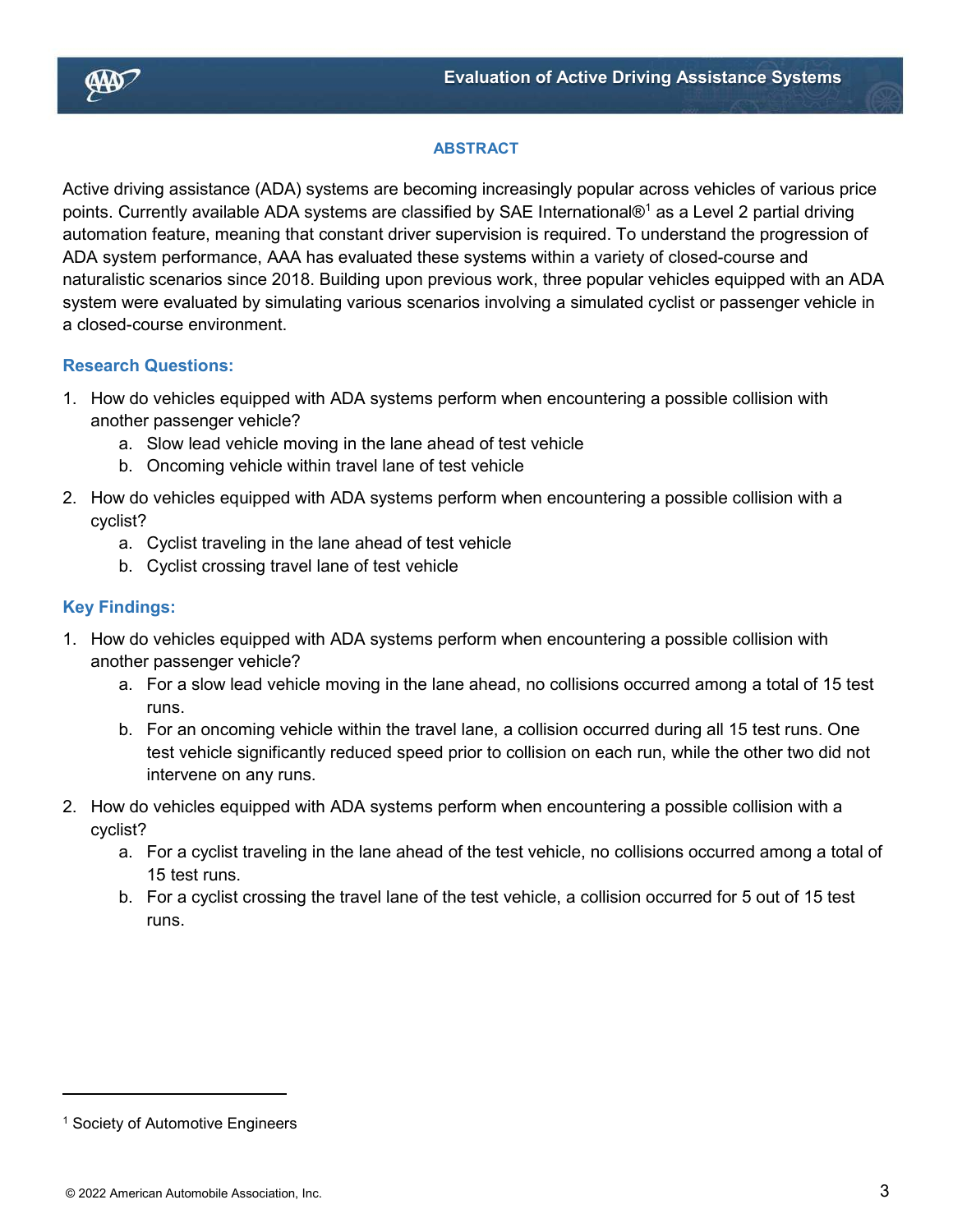

# **CONTENTS**

| I.                                                                                                       |  |
|----------------------------------------------------------------------------------------------------------|--|
| II.                                                                                                      |  |
|                                                                                                          |  |
|                                                                                                          |  |
|                                                                                                          |  |
| Oxford Technical Solutions (OxTS) RT3000 V2 with RT-Range Hunter or RT3000 V3 with<br>1.                 |  |
| 2.                                                                                                       |  |
| 3.                                                                                                       |  |
| 4.                                                                                                       |  |
| 5.                                                                                                       |  |
| 6.                                                                                                       |  |
| 4activeSystems FBsmall Robotic Platform and 4activeBS-adult Cyclist Target11<br>7 <sub>1</sub>           |  |
| B.                                                                                                       |  |
|                                                                                                          |  |
| VI. INQUIRY 1: How do vehicles equipped with ADA systems perform when encountering a possible collision  |  |
| Α.                                                                                                       |  |
| В.                                                                                                       |  |
| $1_{-}$                                                                                                  |  |
| 2.                                                                                                       |  |
| C.                                                                                                       |  |
| $\mathbf{1}$ .                                                                                           |  |
| 2.                                                                                                       |  |
| D.                                                                                                       |  |
| VII. INQUIRY 2: How do vehicles equipped with ADA systems perform when encountering a possible collision |  |
|                                                                                                          |  |
| В.                                                                                                       |  |
| 1.                                                                                                       |  |
| 2.                                                                                                       |  |
| C.                                                                                                       |  |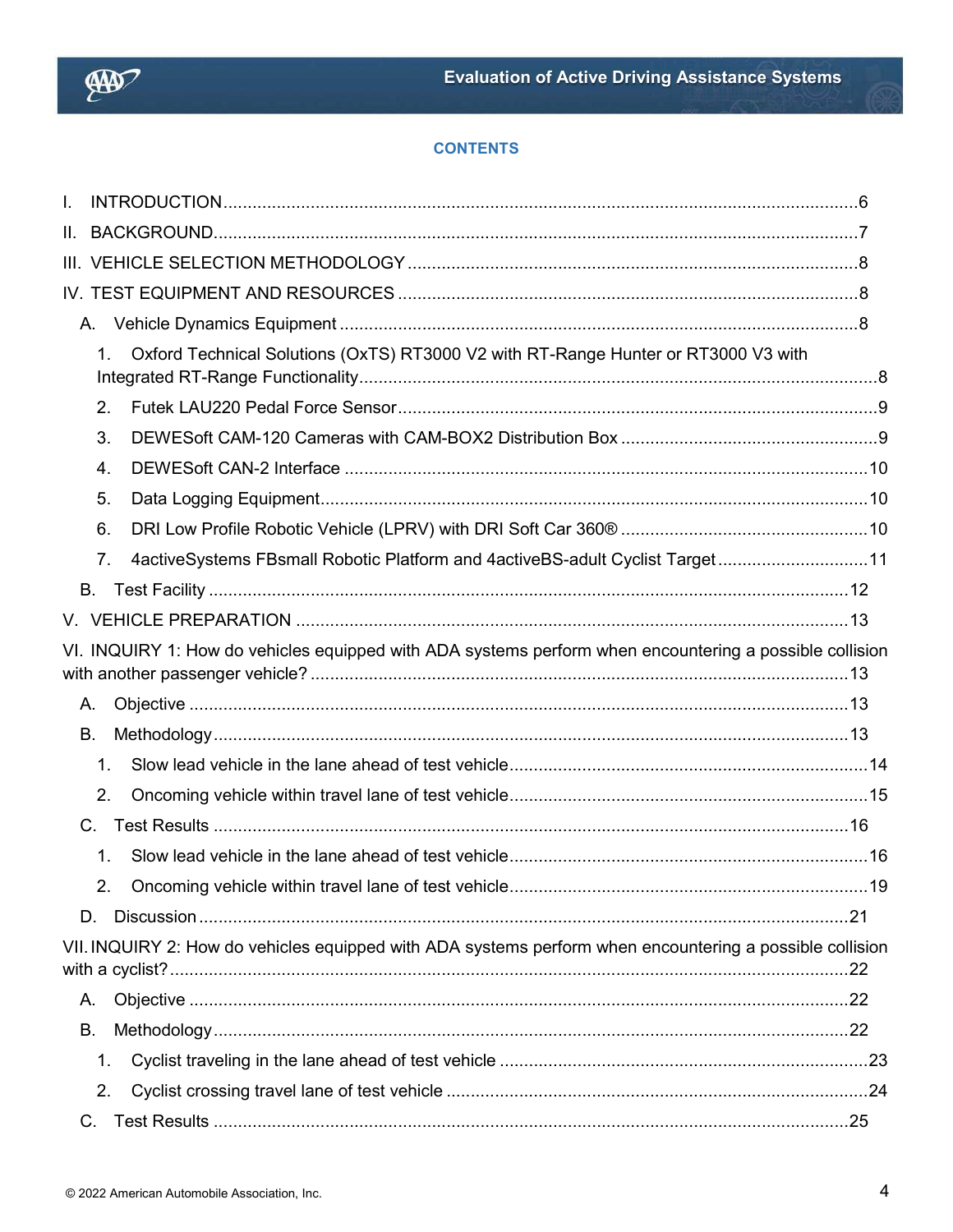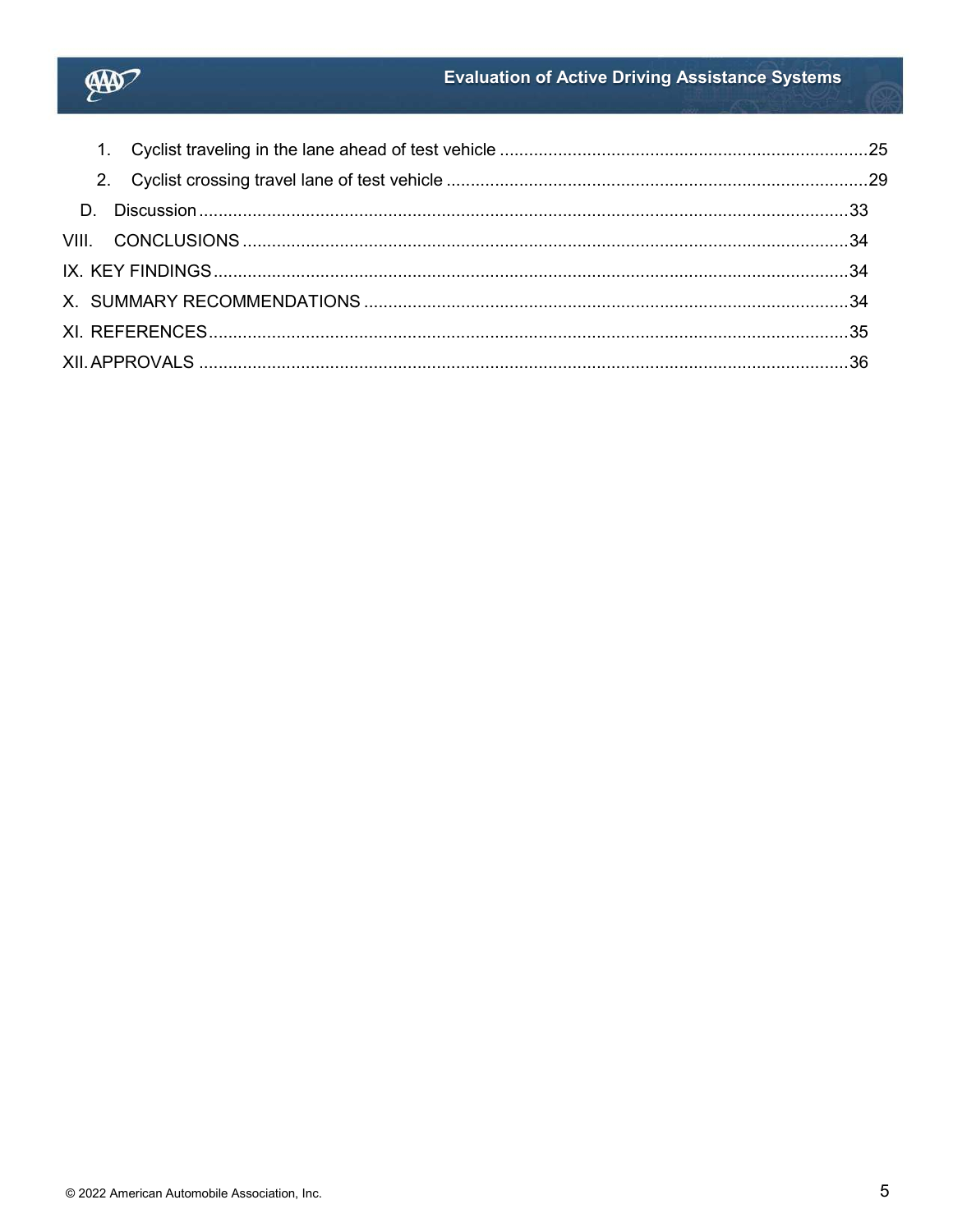

# I. INTRODUCTION

Active driving assistance (ADA) systems continue to receive significant attention in terms of further development and consumer interest. These systems provide sustained lateral and longitudinal vehicle control, defined by SAE standard J3016 [1] as a Level 2 partial driving automation system. Until higher levels of autonomy are available to the public, ADA systems represent the most advanced driver assistance system.

Consumers are faced with a myriad of manufacturer names developed for marketing purposes; these sometimes confusing names can cause the capability of current ADA systems to be overestimated. Regardless of manufacturer, all ADA systems require continuous driving supervision in all driving environments. In 2018, a survey conducted by AAA found that 40 percent of Americans expect ADA systems with names like Autopilot or Pilot Assist to have the ability to drive the car by itself [2], indicating a discrepancy between consumer understanding and reality.



Figure 1: Active driving assistance systems are increasingly common in new vehicles Image Source: AAA

AAA recently characterized the performance of direct and indirect driver monitoring systems as they represent a primary means of mitigating ADA system misuse. Specifically, **direct** driver monitoring systems include a driver-facing camera. Systems utilizing only steering wheel input are referred to as an indirect driver monitoring system. Direct systems were found to be more effective at mitigating driver disengagement relative to indirect systems; however, all evaluated systems allowed some degree of disengagement depending on the specific scenario [3]. While the driver must remain attentive and maintain vehicle control at all times, it is nonetheless important to understand how ADA systems respond to possible collisions in the absence of adequate driver intervention. The purpose of this research is to assess the performance of ADA systems when encountering critical situations involving another passenger vehicle or cyclist.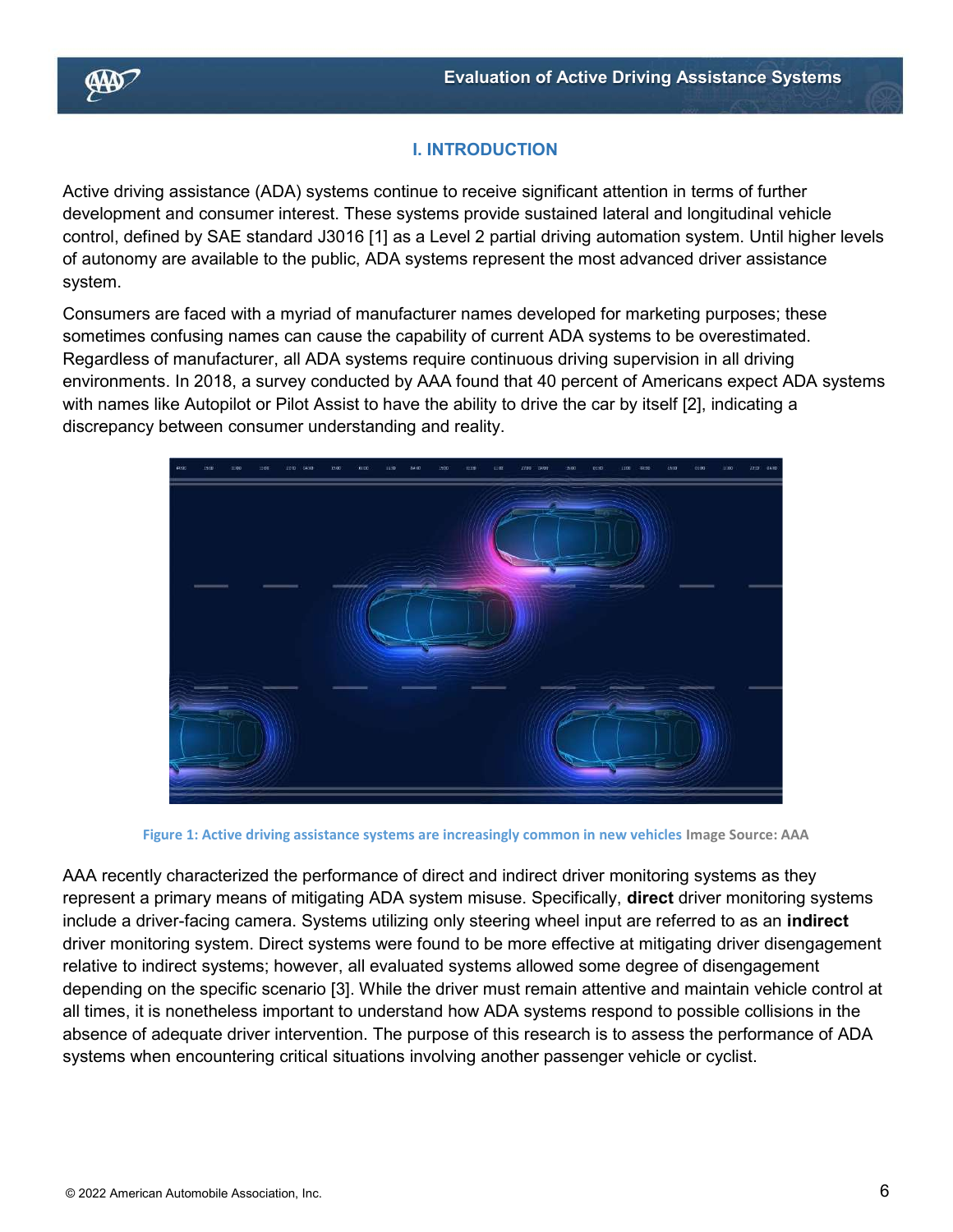

# II. BACKGROUND

According to the National Highway Traffic Safety Administration (NHTSA), there were an estimated 38,680 fatalities in motor vehicle traffic crashes during 2020. This corresponds to a fatality rate of 1.37 fatalities per 100 million vehicle miles traveled (VMT). This represents a 7.2 percent increase as compared to the 36,096 fatalities reported in 2019 [4]. Additionally, this is the highest projected number of motor vehicle fatalities since 2007.

While much attention has been justifiably focused on concerns such as overestimation of system capability, intentional misuse, and design characteristics that may lull drivers into a sense of complacency, ADA systems also have the potential to enhance highway driving safety and convenience. Iterative refinement of these systems will also contribute to the development of higher levels of autonomy and improve the performance of safety critical ADAS such as automatic emergency braking (AEB). The Insurance Institute of Highway Safety (IIHS) has previously found that current vehicles with AEB exhibited a 56 percent reduction in front-to-rear crashes with injuries compared to vehicles without the technology [5]. It can be expected that future development and increased market penetration of ADAS will contribute to additional reductions in motor vehicle crash rates over time.

ADA systems are standard or optional within 34 percent of 2020 model year vehicles. Based on previous AAA research, it is essential that additional development continues with particular focus on lane-centering performance on curved roadways, critical edge-case scenarios, and the human-machine interface to include robust mitigation of driver inattention and/or misuse. Due to increased availability over the past few years, an ADA system in a new vehicle could represent the first exposure to ADAS for many drivers. According to CCC Intelligent Solutions Inc., more than 54 percent of those who own a vehicle with ADAS believe that certain features can increase the chance of an accident and 70 percent have actually turned an ADAS feature off [6]. System performance must be consistent and reliable to facilitate widespread acceptance of current ADAS and higher levels of autonomy in the future.

AAA previously found ADA systems struggled with simulated highway situations on the closed-course including the following:

- Encountering a disabled vehicle partially in the roadway
- Lead vehicle changing lanes to reveal a stationary vehicle ahead

The purpose of this work is to evaluate additional critical scenarios that may be reasonably encountered in a highway environment. Recent AAA research provides potential distraction times allowed by current driver monitoring systems. When considered simultaneously, ADA system performance described herein can illustrate potential consequences when driver disengagement is combined with imperfect ADA system performance in the context of suddenly arising edge-case scenarios within a naturalistic environment.

All evaluated scenarios involve either a simulated passenger car or cyclist. Three popular vehicles equipped with ADA systems were selected for evaluation; these vehicles were utilized for driver monitoring research immediately preceding closed-course testing. Detailed test methodology is provided in the *full research report* available at the AAA NewsRoom.

The scope of primary research within this work exclusively focuses on vehicles equipped with ADA systems capable of SAE Level 2 operation within highway environments. Additional functionalities outside of this scope were not evaluated. A detailed description of SAE Driving Automation System Levels has been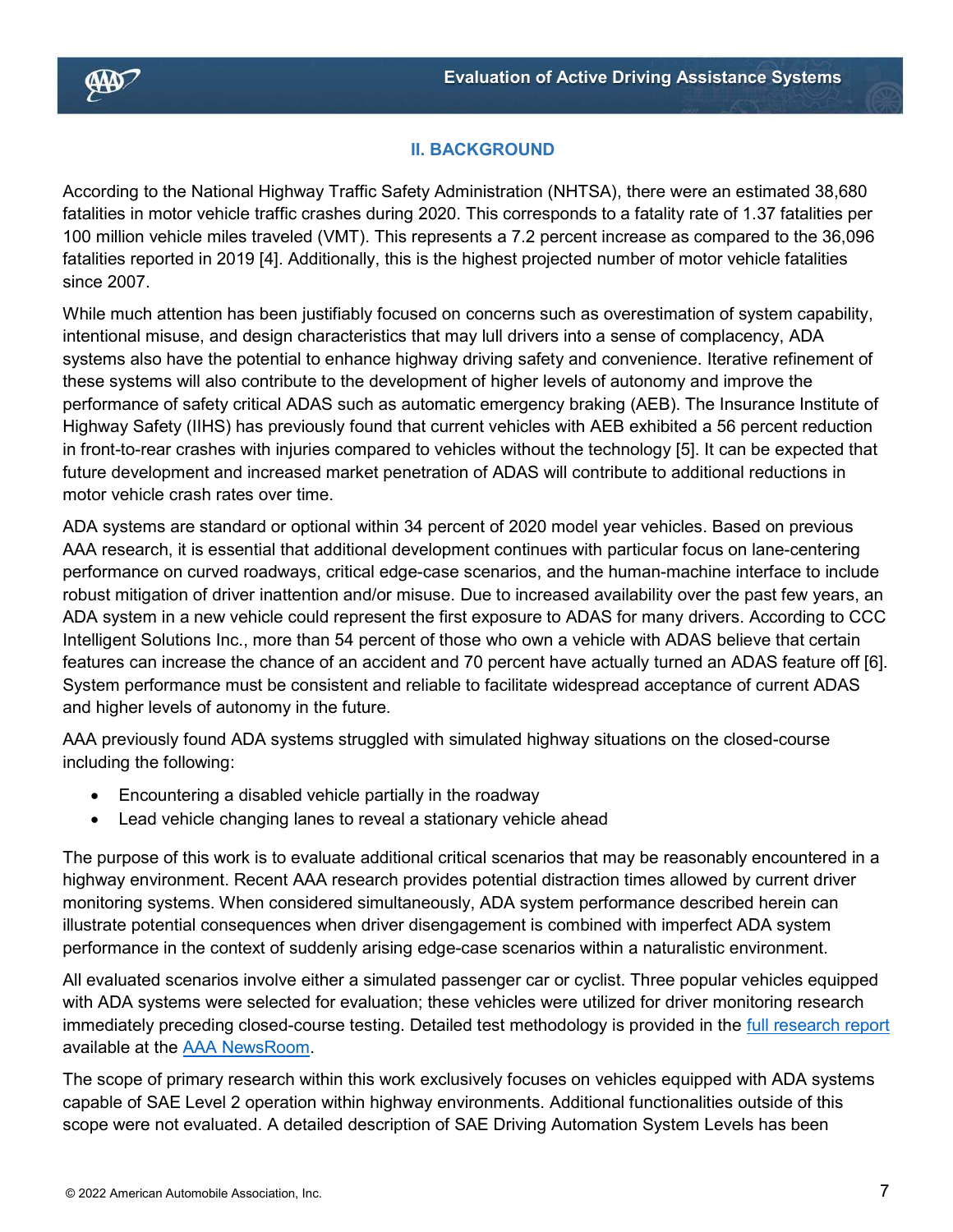provided in AAA various research reports. For more information, refer to Section 2.1 of the Evaluation of Active Driving Assistance Systems research report on the AAA NewsRoom [7].

## III. VEHICLE SELECTION METHODOLOGY

AAA researchers utilized industry sources and information from owner's manuals to verify test vehicles were equipped with an ADA system. To be characterized as a Level 2 system by SAE J3016, an ADA system must provide sustained lateral and longitudinal vehicle motion control within its operational design domain. Sales data and vehicle MSRP were considered to ensure that the test vehicles were a representative mix of popular models across various price points.

Additionally, the following criteria were utilized for vehicle selection:

- The ability for a system to function at speeds up to 70 mph
- Inclusion of domestic and import original equipment manufacturers (OEMs)
- Variety of manufacturers (only one vehicle per manufacturer will be tested)
- The vehicle model was not previously evaluated in 2020

Based on the preceding requirements, the following vehicles were selected for testing:

- 2021 Hyundai Santa Fe with "Highway Driving Assist"
	- Software Version: TM\_FL.USA.S5W\_M.V005.001.201120
	- Firmware Version: TMFL.USA.301.201012.MICOM.D
- 2021 Subaru Forester with "EyeSight®"
	- Software Version: Rel UA.19.36.70
- 2020 Tesla Model 3 with "Autopilot"
	- Software Version: v10.2 (2021.4.18.2 6c676ce09ea5)

## IV. TEST EQUIPMENT AND RESOURCES

#### A. Vehicle Dynamics Equipment

## 1. Oxford Technical Solutions (OxTS) RT3000 V2 with RT-Range Hunter or RT3000 V3 with Integrated RT-Range Functionality

Each vehicle was outfitted with either an OxTS RT3000 v2 with an RT-Range Hunter or a RT3000 with integrated RT-Range functionality. These instruments were utilized to capture test and target vehicle kinematic information and process vehicle-to-vehicle measurements relative to the vehicle under test. The RT3000 units interfaced with a site-installed base station to incorporate real-time kinematics (RTK) technology. The RT-Range interfaced with targets via XLAN.

While the OxTS RT3000 V3 is capable of measuring data at a frequency of 250 Hz, all measurements were captured at a rate of 100 Hz.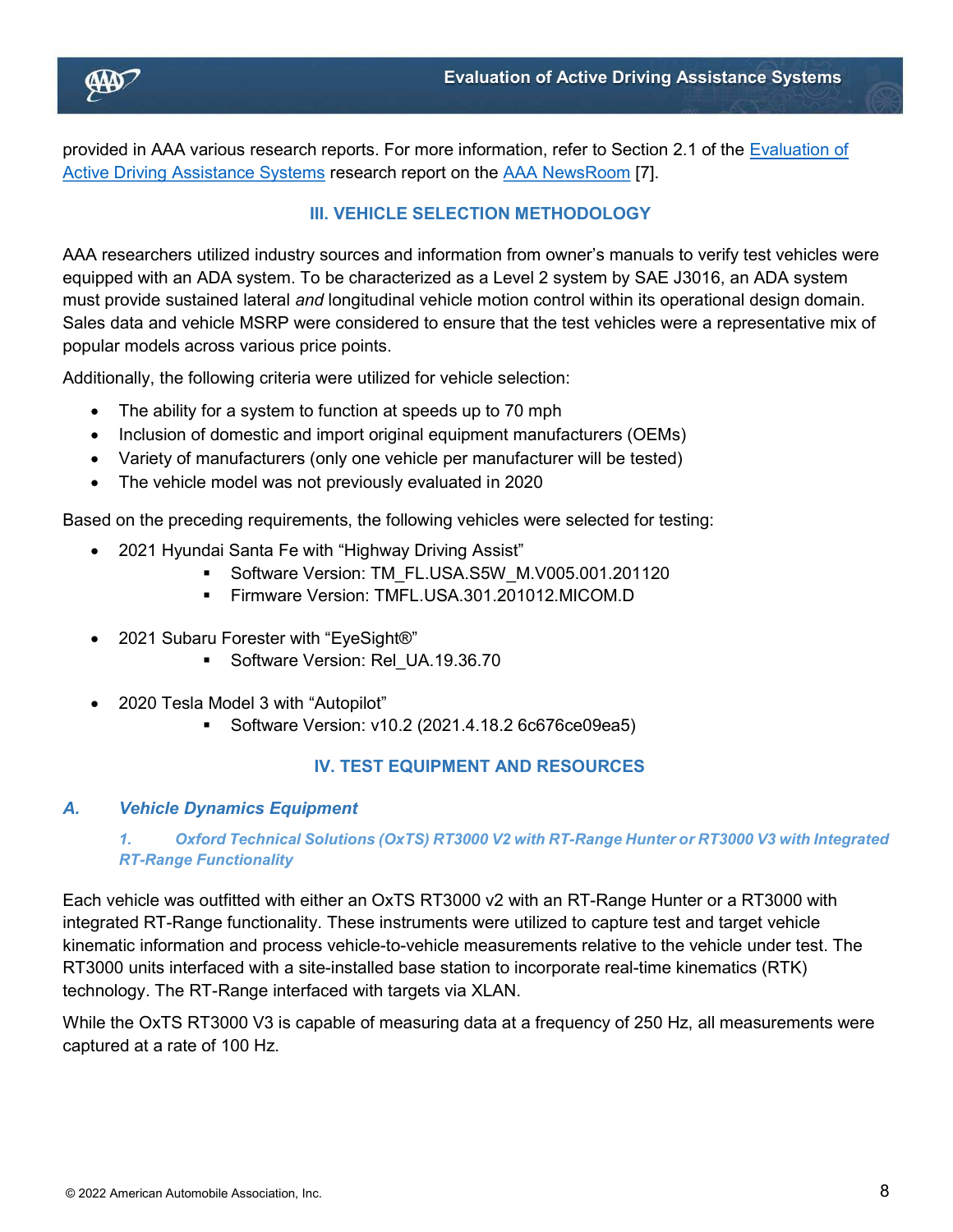

| <b>Position Accuracy</b>         | 0.01 m                |
|----------------------------------|-----------------------|
| <b>Velocity Accuracy</b>         | $0.01 \,\mathrm{m/s}$ |
| <b>Roll &amp; Pitch Accuracy</b> | $0.03^\circ$          |
| <b>Heading Accuracy</b>          | $0.1^\circ$           |
| <b>Slip Angle Accuracy</b>       | $0.15^\circ$          |
| <b>Output Data Rate</b>          | 100 Hz                |

Figure 2: OxTS RT3000 specifications Image Source: AAA

| <b>Lateral Range</b><br><b>Resultant Range</b>                                                                                                                                                   | 0.03 m RMS<br>0.03 m RMS |
|--------------------------------------------------------------------------------------------------------------------------------------------------------------------------------------------------|--------------------------|
| <b>Forward Velocity</b>                                                                                                                                                                          | 0.02 m/s RMS             |
| <b>Lateral Velocity</b>                                                                                                                                                                          | 0.02 m/s RMS             |
| <b>Resultant Velocity</b>                                                                                                                                                                        | 0.02 m/s RMS             |
| <b>Resultant Yaw Angle</b>                                                                                                                                                                       | $0.1^{\circ}$ RMS        |
|                                                                                                                                                                                                  |                          |
| <b>Lateral Distance to Lane</b>                                                                                                                                                                  | 0.02 m RMS               |
| : OxTS RT-Range Hunter specifications Image Source: AAA<br>Il Force Sensor<br>brake pedal force sensor to verify no braking intervention was applied<br><b>Rated Output (RO)</b><br>Nonlinearity | 2mV/V<br>± 0.25% of RO   |
| <b>Hysteresis</b>                                                                                                                                                                                | ± 0.25% of RO            |
| Nonrepeatability                                                                                                                                                                                 | ± 0.10% of RO            |

Figure 3: OxTS RT-Range Hunter specifications Image Source: AAA

#### 2. Futek LAU220 Pedal Force Sensor

Each vehicle was equipped with a brake pedal force sensor to verify no braking intervention was applied during closed-course testing.

| <b>Rated Output (RO)</b>  | 2mV/V              |
|---------------------------|--------------------|
| <b>Nonlinearity</b>       | $± 0.25%$ of RO    |
| <b>Hysteresis</b>         | $± 0.25%$ of RO    |
| Nonrepeatability          | $±0.10\%$ of RO    |
| <b>Off Center Loading</b> | $± 1%$ or better @ |

#### 3. DEWESoft CAM-120 Cameras with CAM-BOX2 Distribution Box

Each vehicle was equipped with one camera facing the instrument cluster to monitor the activation state of the ADA system. Additionally, one camera was mounted to each side of the vehicle to monitor positioning relative to lane markers. Video from all cameras was captured at a rate of 45 Hz.

| <b>Rated Output (RO)</b>           | 2mV/V                                                                                                                                                                                                                                                                                                    |
|------------------------------------|----------------------------------------------------------------------------------------------------------------------------------------------------------------------------------------------------------------------------------------------------------------------------------------------------------|
| <b>Nonlinearity</b>                | ± 0.25% of RO                                                                                                                                                                                                                                                                                            |
| <b>Hysteresis</b>                  | ± 0.25% of RO                                                                                                                                                                                                                                                                                            |
| Nonrepeatability                   | ± 0.10% of RO                                                                                                                                                                                                                                                                                            |
| <b>Off Center Loading</b>          | $± 1\%$ or better @                                                                                                                                                                                                                                                                                      |
| <b>Image Sensor</b>                | ft CAM-120 Cameras with CAM-BOX2 Distribution Box<br>ped with one camera facing the instrument cluster to monitor the activation state of<br>onally, one camera was mounted to each side of the vehicle to monitor positioning<br>Video from all cameras was captured at a rate of 45 Hz.<br>Sony ICX618 |
|                                    |                                                                                                                                                                                                                                                                                                          |
| <b>Sensor Type</b>                 | <b>CCD</b>                                                                                                                                                                                                                                                                                               |
| <b>FPS</b><br><b>Dynamic Range</b> | 120 FPS @ 640x480<br>32 dB autogain function                                                                                                                                                                                                                                                             |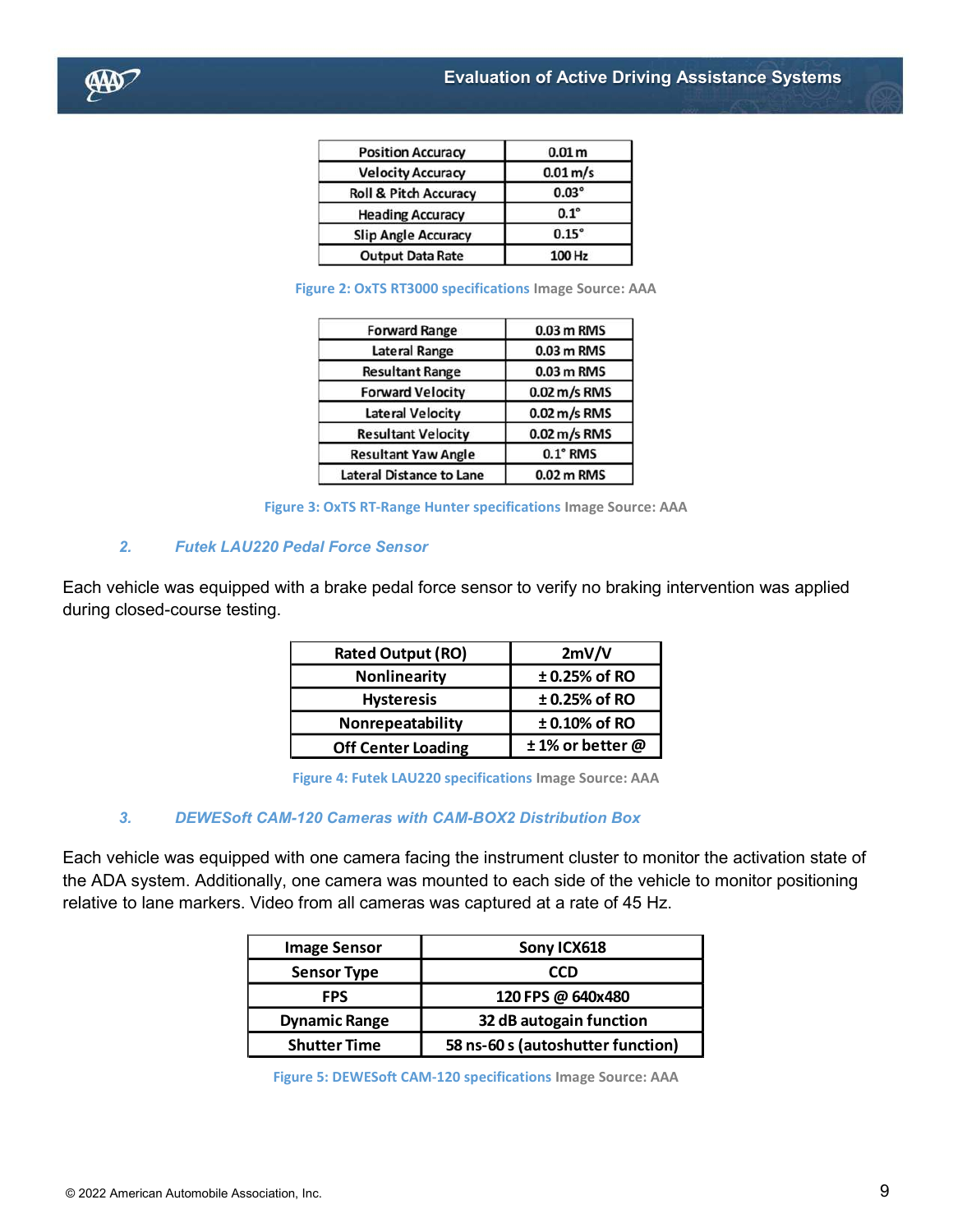

#### 4. DEWESoft CAN-2 Interface

Test vehicles were equipped with a CAN interface to capture data from OxTS instrumentation. Vehicle kinematics and range data were captured at a rate of 100 Hz and time-synced with pedal force measurements and video.

## 5. Data Logging Equipment

Test vehicles were either equipped with a DEWESoft DEWE-43 or SIRIUS® slice data logger to log pedal force measurements at a rate of 2000 Hz. Each data logger was equipped with anti-aliasing filters to attenuate frequencies above the Nyquist frequency.

### 6. DRI Low Profile Robotic Vehicle (LPRV) with DRI Soft Car 360®

The robotic vehicle is a hardened, satellite guided, self-propelled, low-profile vehicle, which serves as a dynamic platform for the DRI Soft Car. The LPRV has a top speed of 50 mph and a maximum deceleration rate of 0.8 G. The positions of the vehicle under test and LPRV are measured continually using differential GPS with RTK correction. Kinematic data relating to the vehicle under test is broadcast to the LPRV via wireless LAN. This information in conjunction with pre-loaded time-space trajectories (one each for the vehicle under test and LPRV) allow the LPRV to arrive at predefined locations relative to the vehicle under test in a repeatable manner. ed with a DEWESoft DEWE-43 or SIRIUS® slice data logger to log pedal<br>2000 Hz. Each data logger was equipped with anti-aliasing filters to<br>Nyquist frequency.<br>bbotic Vehicle (LPRV) with DRI Soft Car 360®<br>dies which serves as with a DEWESoft DEWE-43 or SIRIUS® slice data logger to log pedal<br>00 Hz. Each data logger was equipped with anti-aliasing filters to<br>00 Hz. Each data logger was equipped with anti-aliasing filters to<br>this virtual frequenc 2000 Hz. Each data logger was equipped with anti-aliasing filters to<br>
Nyquist frequency.<br>
botic Vehicle (LPRV) with DRI Soft Car 360®<br>
satellite guided, self-propelled, low-profile vehicle, which serves as a<br>
car. The LPR

Additionally, data from the LPRV was processed by the OxTS RT-Range Hunter to calculate LRPV kinematics relative to the vehicle under test (vehicle under test acts as a non-Newtonian reference frame).

| <b>Longitudinal Acceleration</b>     | $+0.11$ G, $-0.8$ G |
|--------------------------------------|---------------------|
| <b>Lateral Acceleration</b>          | $±0.8$ G            |
| <b>Path Following Accuracy</b>       | 0.05 <sub>m</sub>   |
| <b>Position Measurement Accuracy</b> | 0.02 m              |

Figure 6: DRI Low Profile Robotic Vehicle specifications Image Source: AAA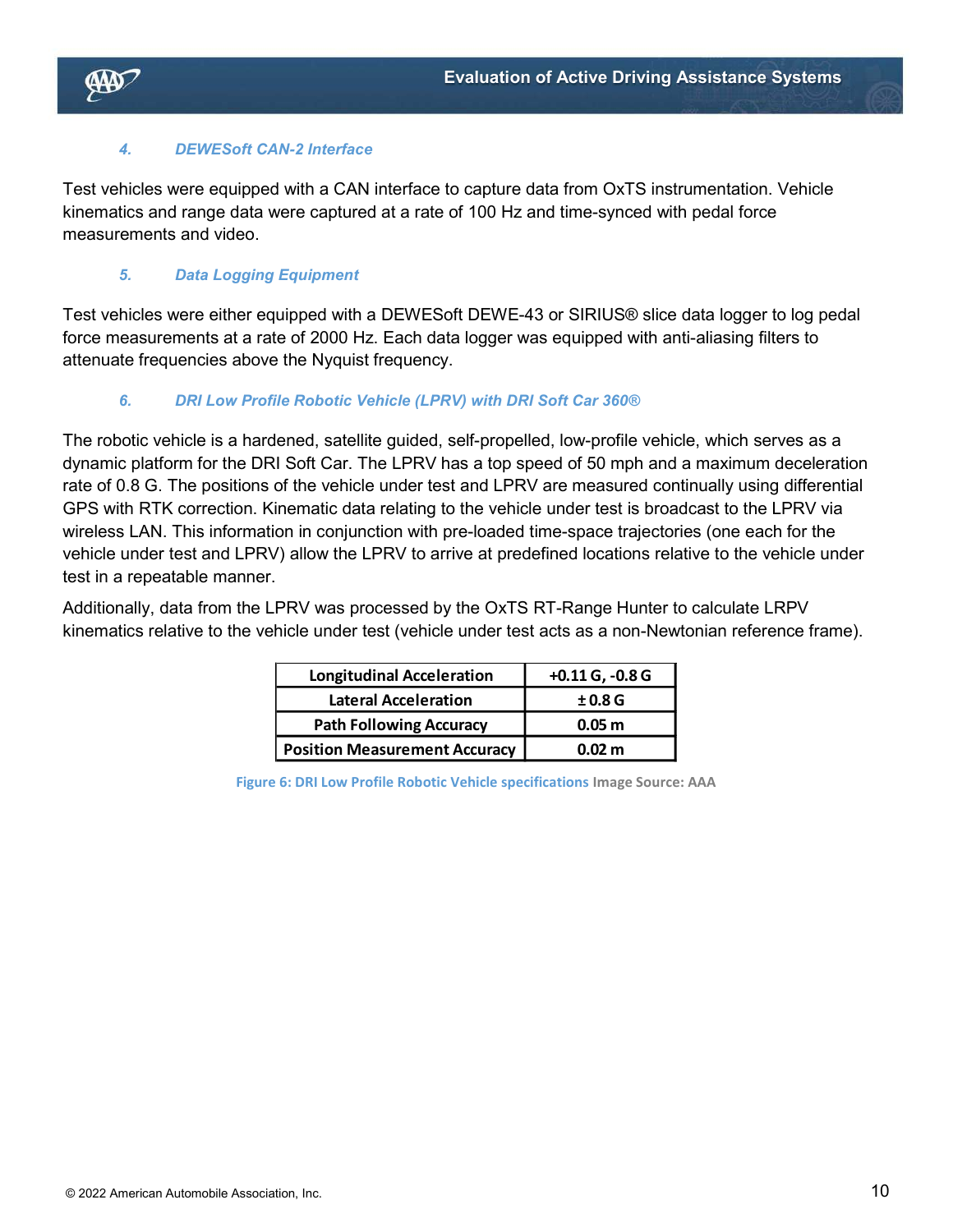



Figure 7: DRI Low Profile Robotic Vehicle Image Source: AAA

The Soft Car 360® is calibrated to be representative of a small passenger vehicle relevant to automotive sensors including radar and cameras. The hatchback model was utilized for testing; its length, width and height are 158 in, 67 in, and 56 in, respectively.

#### 7. 4activeSystems FBsmall Robotic Platform and 4activeBS-adult Cyclist Target

The FBsmall robotic platform is utilized for dynamic test scenarios involving vulnerable road users (VRUs) i.e. pedestrians, cyclists, and motorcycles. The platform is designed according to Euro NCAP and ISO specifications with integrated dual antenna GNSS/IMU and full synchronize mode with the vehicle under test to allow for consistent run-to-run target positioning. The positions of the vehicle under test and FBsmall are measured continually using differential GPS with RTK correction. Kinematic data relating to the vehicle under test is broadcast to the FBsmall via wireless LAN. Data from the FBsmall was processed by the OxTS RT-Range Hunter to calculate FBsmall kinematics relative to the vehicle under test (vehicle under test acts as a non-Newtonian reference frame).

The 4activeBS-adult is the official Euro NCAP cyclist target and represents an average European adult male on a standard bike. The target includes rotating wheels with realistic micro Doppler spread and other signal characteristics with respect to radar, lidar, camera and infrared sensors.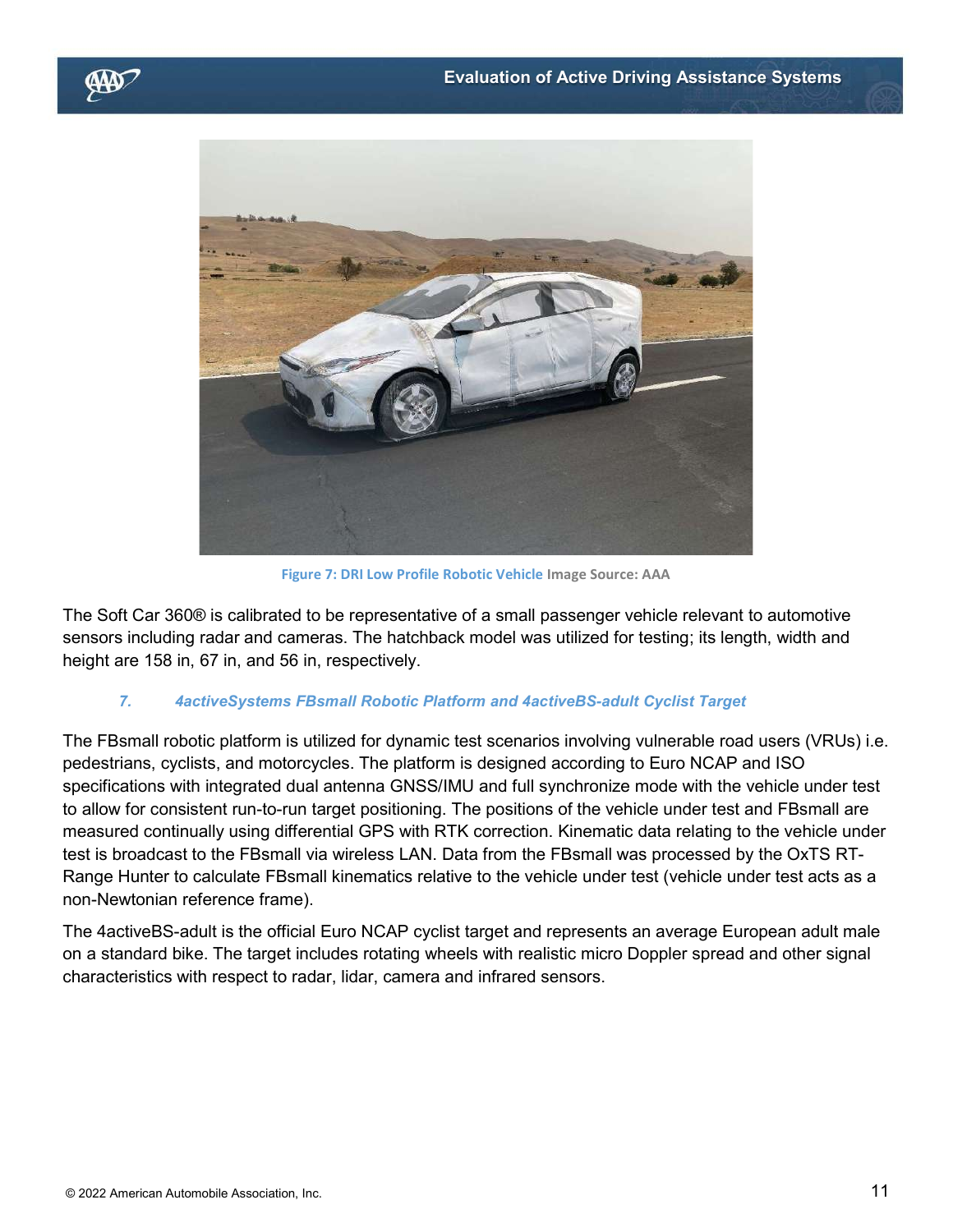



Figure 8: 4activeFBsmall platform with 4activeBS-adult cyclist target Image Source: AAA

The height, wheel diameter and wheelbase of the bicycle is 47.2 in, 27.6 in, and 48.4 in, respectively. The height, shoulder width and torso angle of the cyclist is 70.9 in, 19.7 in, and 10°, respectively.

## B. Test Facility

All closed-course testing was conducted on a surface street at the AAA Northern California, Nevada and Utah–operated GoMentum Station proving ground in Concord, California. GoMentum Station is utilized by automated vehicle developers and suppliers for testing, validation, and safety research.

All testing was conducted on a dry asphalt surface free of visible moisture. The surface was straight and flat, free of potholes and other irregularities that could cause significant variations in the trajectory of the test vehicle. The testing area was approximately 0.7 miles long and consisted of a two-lane roadway divided down the middle by a dashed white line. The width of each dashed white line segment was 7 inches with a uniform spacing of 17 feet 2 inches between segments.

|  | <b>Testing Lane</b>        |  |  |
|--|----------------------------|--|--|
|  | <b>Direction of Motion</b> |  |  |

Figure 9: Illustration of testing surface Image Source: AAA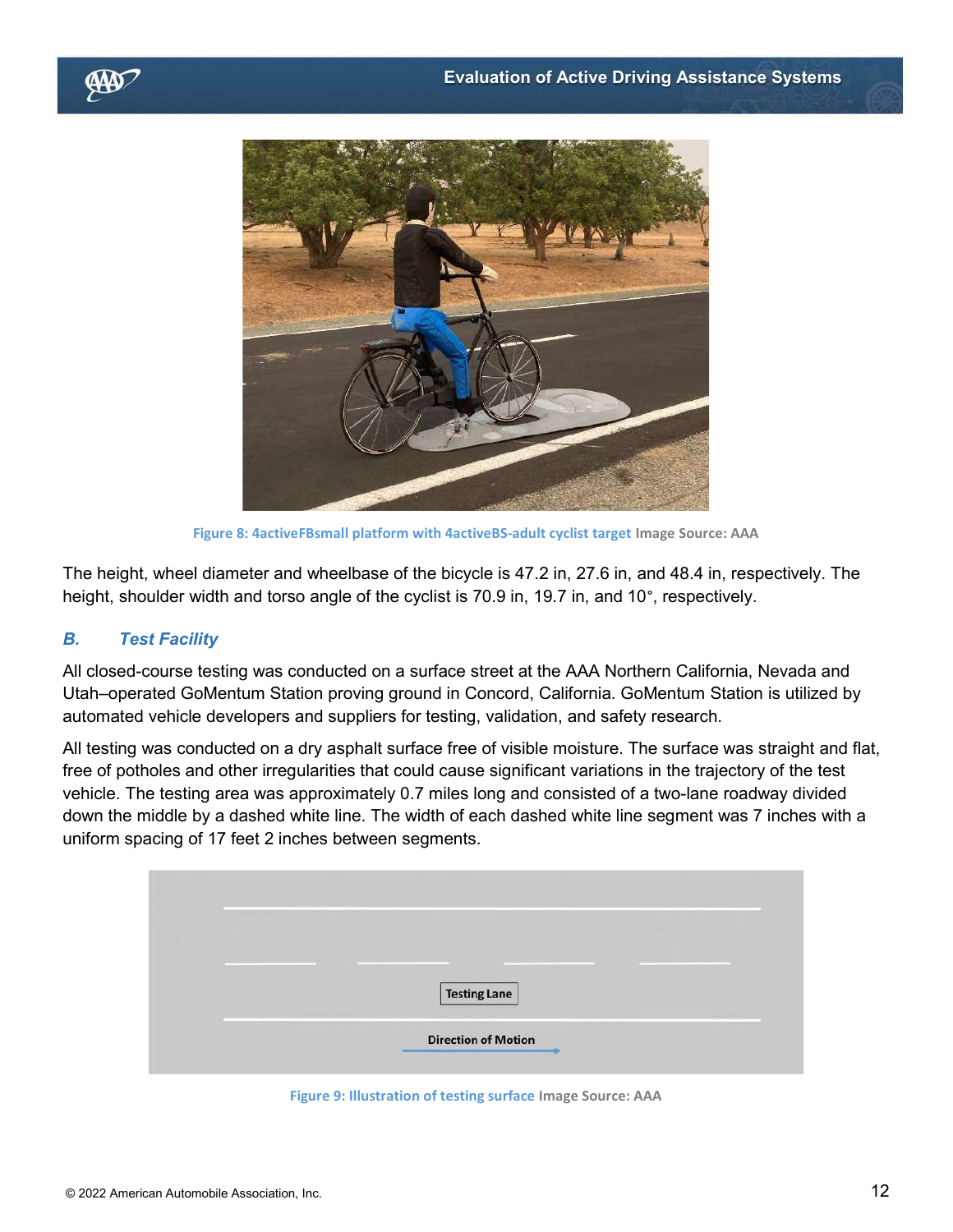

Each individual lane was marked by a solid white line on the lateral side and the previously described dashed white line on the medial side with a nominal lane width of 10 feet. This lane width is representative of typical roadways (excluding interstates and limited-access expressways with a nominal width of 12 feet) in both urban and rural areas within the United States.

# V. VEHICLE PREPARATION

All vehicles were procured directly from manufacturers or specialty rental fleets. Vehicles provided by the manufacturer were verified by the OEM to be suitable for testing. To ensure the proper functioning of the ADA system, all test vehicles were serviced at Los Angeles–area dealerships to include a four-wheel alignment and recalibration of the ADA system before commencing naturalistic testing. Each dealership provided documentation to ensure ADA systems were calibrated according to manufacturer specifications.

All test vehicles were verified to be equipped with an ADA system with integrated driver monitoring. Systems were verified to be enabled and free of modifications. The odometer reading of all test vehicles was between 200 and 7,000 miles at the start of testing.

Additionally, vehicles were inspected to verify testing suitability according to the following checklist:

- No warning lights illuminated
- All system components free of damage and unaffected by any technical service bulletins and/or recalls
- Any stored diagnostic trouble codes were resolved and cleared
- All fluid reservoirs filled to at least the minimum indicated levels
- Tires inflated to placard pressure following stabilization at ambient temperature in a shaded environment

Before the start of each testing day, the areas surrounding the image and radar sensors on all test vehicles were cleaned to ensure optimal system operation.

# VI. INQUIRY 1: HOW DO VEHICLES EQUIPPED WITH ADA SYSTEMS PERFORM WHEN ENCOUNTERING A POSSIBLE COLLISION WITH ANOTHER PASSENGER VEHICLE?

## A. Objective

Evaluate the performance of ADA systems in the context of situations involving a potential collision with another passenger vehicle.

#### B. Methodology

In sections herein, "target vehicle" refers to the simulated lead or oncoming vehicle. To allow for full characterization of ADA system performance, the simulated vehicle previously described in Section IV.A.6 was utilized.

For the each of the test scenarios, the following data were collected and utilized to characterize system performance according to parameters within Figure 10:

- ADA system status and warning indicators (via video recording)
- Longitudinal velocity and acceleration for test and target vehicles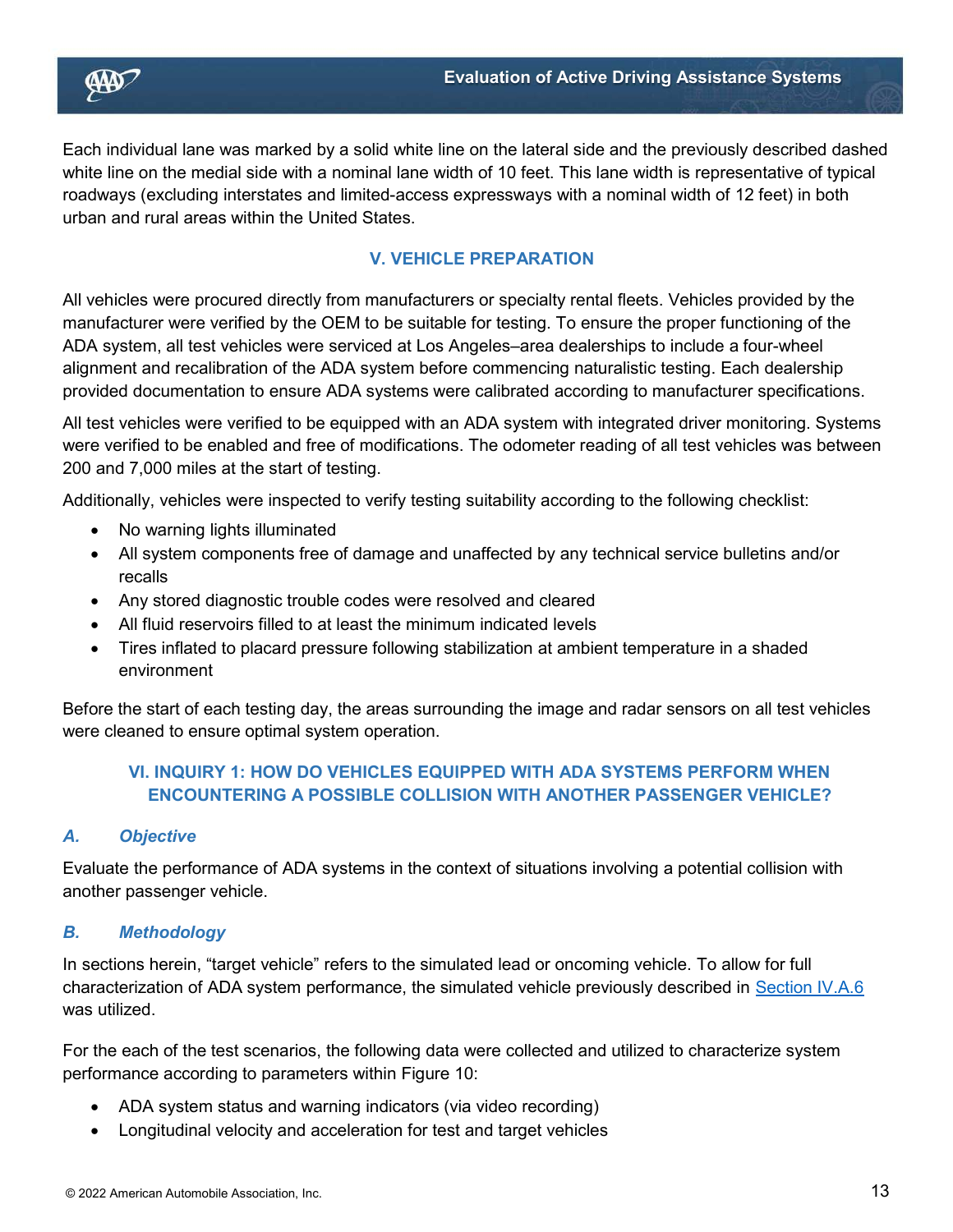

- Longitudinal and lateral position of target vehicle relative to test vehicle
- Calculated time-to-collision (TTC)

Five test runs were performed for each test vehicle per test scenario. Detection is considered to have occurred at the instant that a notification of a vehicle ahead is visible on the test vehicle's instrument cluster. Automatic braking is considered to have occurred once the test vehicle's longitudinal deceleration exceeds 0.1 G.

| ngitudinal and lateral position of target vehicle relative to test vehicle<br>Iculated time-to-collision (TTC)                                                                                                                                                                                                |
|---------------------------------------------------------------------------------------------------------------------------------------------------------------------------------------------------------------------------------------------------------------------------------------------------------------|
|                                                                                                                                                                                                                                                                                                               |
|                                                                                                                                                                                                                                                                                                               |
| uns were performed for each test vehicle per test scenario. Detection is considered to have<br>at the instant that a notification of a vehicle ahead is visible on the test vehicle's instrument cluster.<br>braking is considered to have occurred once the test vehicle's longitudinal deceleration exceeds |
|                                                                                                                                                                                                                                                                                                               |
| Parameter                                                                                                                                                                                                                                                                                                     |
| <b>Detection Distance</b>                                                                                                                                                                                                                                                                                     |
|                                                                                                                                                                                                                                                                                                               |
| <b>Braking Distance</b>                                                                                                                                                                                                                                                                                       |
| Braking Time-to-Collision                                                                                                                                                                                                                                                                                     |
| <b>Average Deceleration</b>                                                                                                                                                                                                                                                                                   |
| Detection Time-to-Collision<br><b>Maximum Deceleration</b>                                                                                                                                                                                                                                                    |
| <b>Impact Speed</b>                                                                                                                                                                                                                                                                                           |

$$
TTCa = \frac{-v_r - \sqrt{v_r^2 - 2a_{LV}r}}{a_{LV}}
$$

Figure 11: TTC with lead vehicle acceleration Image Source: AAA

Figure 11 provides the TTC equation utilized within the following sections, where  $v_r$  is the relative velocity,  $a_{\mu\nu}$  is the lead vehicle acceleration, and r is the longitudinal separation distance.

#### 1. Slow lead vehicle in the lane ahead of test vehicle

Slow or stopped traffic is frequently encountered in highway environments. In many cases, traffic ahead will suddenly slow or stop with minimal warning. It is essential that ADA systems respond to this common occurrence in a controlled and consistent manner. Previous AAA research found during naturalistic evaluations that all test vehicles generally performed well in terms of longitudinal vehicle control. For detailed test methodology and findings, please refer to Section 7 of the Evaluation of Active Driving Assistance Systems research report [7]. However, due to the naturalistic testing environment, test drivers may have intervened prior to ADA system action for abrupt changes in traffic flow and/or large speed differentials with traffic ahead.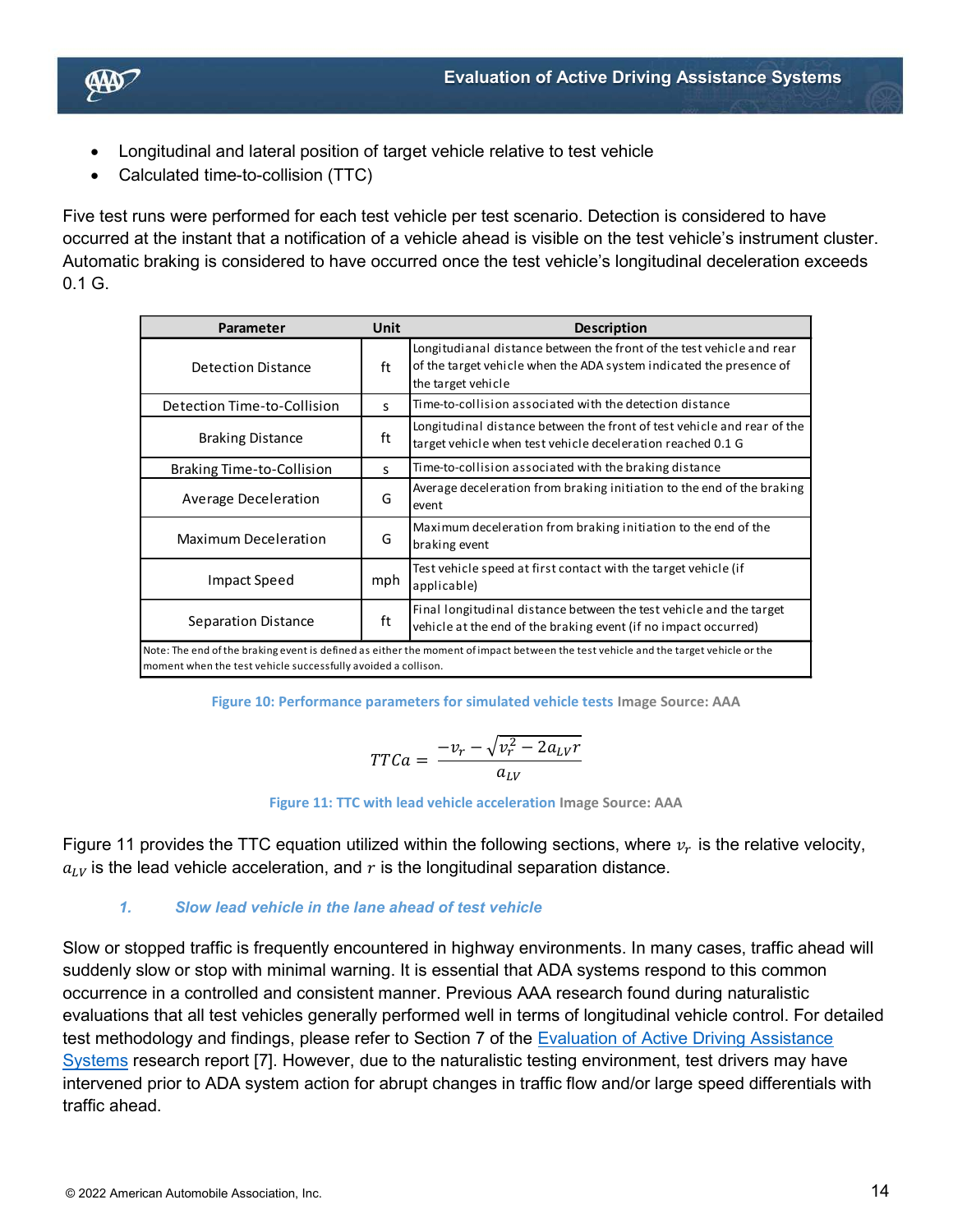

To initiate a test run, the lead vehicle accelerated to 20 mph and traveled within the lane at steady-state speed for at least 10 seconds at a minimum of 1700 feet ahead of the test vehicle. At this point, the test vehicle was accelerated to 55 mph within the lane and the ADA system was engaged at this speed. After system engagement, the test driver provided no throttle or brake pedal application and only provided minimal steering wheel input if requested by the system to maintain ADA system engagement. Because the test driver applied no acceleration input once the system was engaged, the actual test speed was controlled by the ADA system and may be marginally higher or lower than 55 mph. As the test vehicle approached the target vehicle from behind, no driver intervention was applied until contact was made with the target vehicle (if contact occurred) or the test vehicle successfully mitigated a collision.

## 2. Oncoming vehicle within travel lane of test vehicle

Highways throughout the United States commonly consist of two-lane highways with oncoming traffic in the adjacent lane with no dividing barrier. In this environment, oncoming vehicles could enter the opposite lane of travel for reasons including passing, distraction, driver error, and/or impairment. The potential of a head-on collision represents a critical situation as this type of crash is among the most severe due to the underlying physics associated with increased impact speeds; death or severe debilitating injuries are common consequences. The purpose of this test is to characterize the ability of an ADA system to respond to this type of situation in the absence of adequate intervention by the driver.

To simulate an imminent head-on collision resulting from a distracted or impaired driver, the simulated vehicle previously described in Section IV.A.6 was placed in the middle of the roadway such that its lateral centerline was approximately located over the dashed white line separating the two travel lanes. The speed of the test vehicle and simulated oncoming vehicle was 25 mph and 15 mph, respectively. It is acknowledged that these speeds are significantly lower than commonly encountered speeds on rural two-lane highways. Due to constraints related to the potential of significant vehicle damage and maximum impact speed for the target vehicle, common speed limits (up to 55 mph) were not simulated. However, researchers theorize that evaluated speeds represent a best-case scenario in which ADA systems will have more time to respond in comparison to a similar situation with higher speeds seen in a naturalistic environment.

To initiate a test run, the oncoming vehicle accelerated to 15 mph and traveled at steady-state speed for the entirety of the test. The test vehicle was accelerated to 25 mph within the lane and the ADA system was engaged at this speed. Both vehicles reached steady-state speed with a minimum of 1000 feet of longitudinal separation distance. After system engagement, the test driver provided no throttle or brake pedal application and only provided minimal steering wheel input if requested by the system to maintain ADA system engagement. Since the test driver applied no acceleration input once the system was engaged, the actual test speed was determined by the ADA system and may be marginally higher or lower than 25 mph. As the test vehicle approached the target vehicle, no driver intervention was applied until contact was made with the target vehicle (if contact occurred) or the test vehicle successfully mitigated a collision.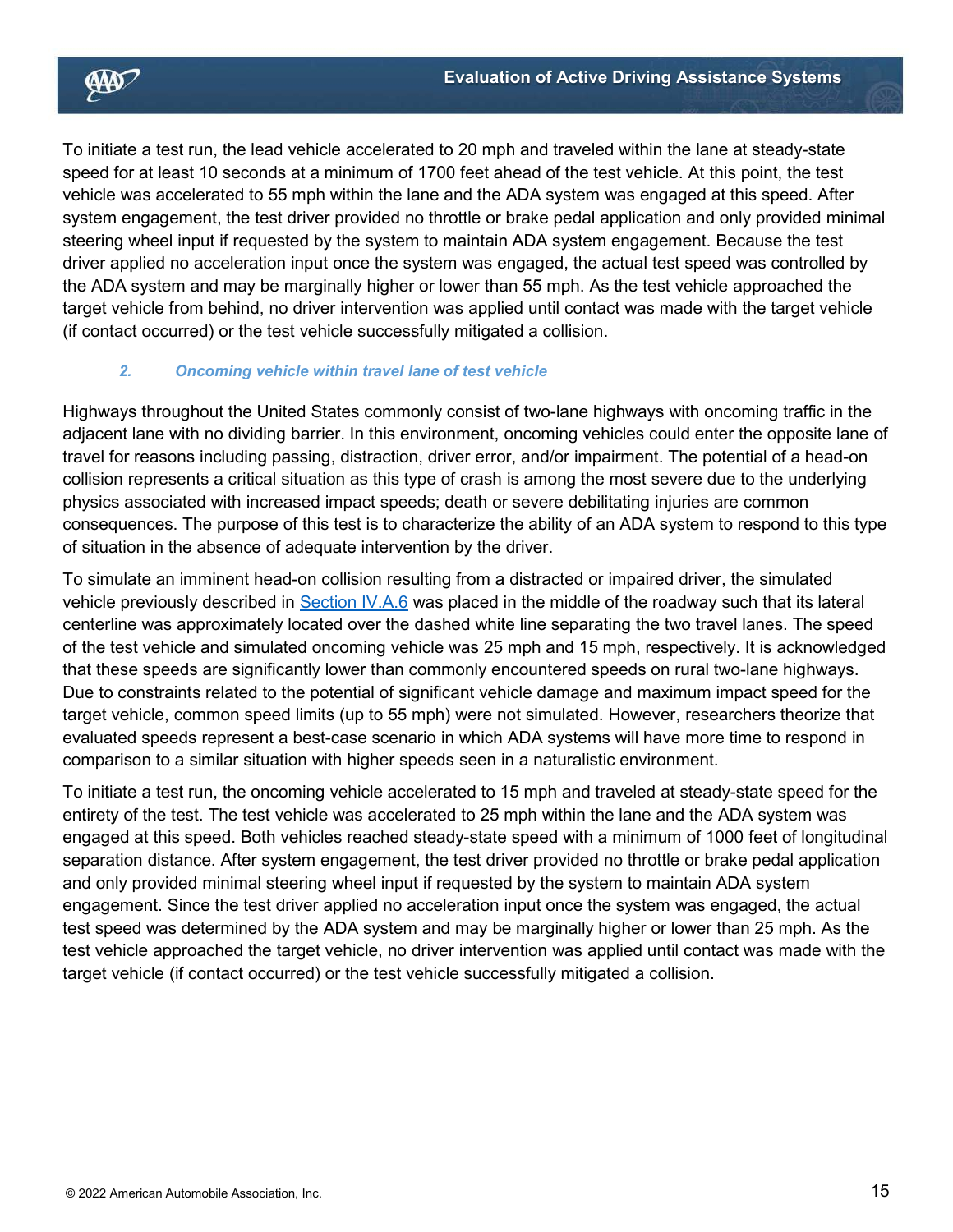

#### 1. Slow lead vehicle in the lane ahead of test vehicle

|                                                                                                           |                                          |                       | <b>Evaluation of Active Driving Assistance Systems</b> |
|-----------------------------------------------------------------------------------------------------------|------------------------------------------|-----------------------|--------------------------------------------------------|
| ts                                                                                                        |                                          |                       |                                                        |
| v lead vehicle in the lane ahead of test vehicle                                                          | <b>Overall System Performance</b>        |                       |                                                        |
| <b>Test Vehicle</b>                                                                                       | <b>Detected Target</b><br><b>Vehicle</b> | <b>Applied Brakes</b> | <b>Impacted Target</b><br><b>Vehicle</b>               |
| Hyundai Santa Fe                                                                                          | 5/5                                      | 5/5                   | 0/5                                                    |
| Subaru Forester                                                                                           | 5/5                                      | 5/5                   | 0/5                                                    |
| Tesla Model 3                                                                                             | 5/5                                      | 5/5                   | 0/5                                                    |
| Note: Results are presented as the number of occurrences out of five total test runs<br>per test vehicle. |                                          |                       |                                                        |
| Figure 12: General ADA system performance observations Image Source: AAA                                  |                                          |                       |                                                        |

All test vehicles successfully detected the target vehicle, decelerated to avoid impact and matched the speed of the target vehicle. Figure 12 provides overall results pertaining to detection, braking, and impact phases. All test vehicles performed consistently; zero impacts occurred among a total of fifteen test runs.

|              |                                   | Hyundai Santa Fe           |                                                                                      | 5/ J                      | 3/3                      |       | U/ J                                                                                                                                                                                                                                                                                                         |                                    |
|--------------|-----------------------------------|----------------------------|--------------------------------------------------------------------------------------|---------------------------|--------------------------|-------|--------------------------------------------------------------------------------------------------------------------------------------------------------------------------------------------------------------------------------------------------------------------------------------------------------------|------------------------------------|
|              |                                   | Subaru Forester            |                                                                                      | 5/5                       | 5/5                      |       | 0/5                                                                                                                                                                                                                                                                                                          |                                    |
|              |                                   | Tesla Model 3              |                                                                                      | 5/5                       | 5/5                      |       | 0/5                                                                                                                                                                                                                                                                                                          |                                    |
|              |                                   | per test vehicle.          | Note: Results are presented as the number of occurrences out of five total test runs |                           |                          |       |                                                                                                                                                                                                                                                                                                              |                                    |
|              |                                   |                            | Figure 12: General ADA system performance observations Image Source: AAA             |                           |                          |       |                                                                                                                                                                                                                                                                                                              |                                    |
|              |                                   |                            |                                                                                      |                           |                          |       | vehicles successfully detected the target vehicle, decelerated to avoid impact and matched the speed<br>arget vehicle. Figure 12 provides overall results pertaining to detection, braking, and impact phases.<br>vehicles performed consistently; zero impacts occurred among a total of fifteen test runs. |                                    |
|              |                                   |                            |                                                                                      | Hyundai Santa Fe          |                          |       |                                                                                                                                                                                                                                                                                                              |                                    |
| Run#         | <b>Detection</b><br>Distance (ft) | <b>Detection</b><br>TTC(s) | <b>Braking</b><br>Distance (ft)                                                      | <b>Braking TTC</b><br>(s) | <b>Avg Decel.</b><br>(G) | (G)   | <b>Max Decel.</b> Impact Speed<br>(mph)                                                                                                                                                                                                                                                                      | <b>Separation</b><br>Distance (ft) |
| $\mathbf{1}$ | 370.1                             | 7.39                       | 336.2                                                                                | 6.81                      | 0.148                    | 0.302 | ΝA                                                                                                                                                                                                                                                                                                           | 47.0                               |
| $\mathbf{2}$ | 386.4                             | 7.61                       | 346.6                                                                                | 6.95                      | 0.141                    | 0.281 | ΝA                                                                                                                                                                                                                                                                                                           | 46.2                               |
| 3            | 382.0                             | 7.56                       | 337.2                                                                                | 6.78                      | 0.143                    | 0.261 | NA                                                                                                                                                                                                                                                                                                           | 44.0                               |
| 4            | 380.3                             | 7.48                       | 345.0                                                                                | 6.89                      | 0.140                    | 0.262 | <b>NA</b>                                                                                                                                                                                                                                                                                                    | 46.4                               |
| 5            | 381.7                             | 7.47                       | 345.6                                                                                | 6.85                      | 0.142                    | 0.259 | NA                                                                                                                                                                                                                                                                                                           | 45.7                               |
| Avg          | 380.1                             | 7.50                       | 342.1                                                                                | 6.86                      | 0.143                    | 0.273 | <b>NA</b>                                                                                                                                                                                                                                                                                                    | 45.9                               |
|              |                                   |                            |                                                                                      |                           |                          |       |                                                                                                                                                                                                                                                                                                              |                                    |
|              |                                   |                            | Figure 13: Hyundai Santa Fe run level results Image Source: AAA                      |                           |                          |       | ch of the five test runs, the Hyundai Santa Fe detected the lead vehicle and applied the brakes                                                                                                                                                                                                              |                                    |

For each of the five test runs, the Hyundai Santa Fe detected the lead vehicle and applied the brakes consistently in terms of longitudinal distance. These distances provide adequate separation between vehicles and sufficient notification to the driver that the ADA system detects the slow lead vehicle. Additionally, the average and maximum decelerations were consistent in terms of magnitude. Observed magnitudes are characteristic of gradual deceleration, which would enhance passenger comfort.

For all test runs, the test vehicle matched the speed of the lead vehicle and maintained a safe following distance.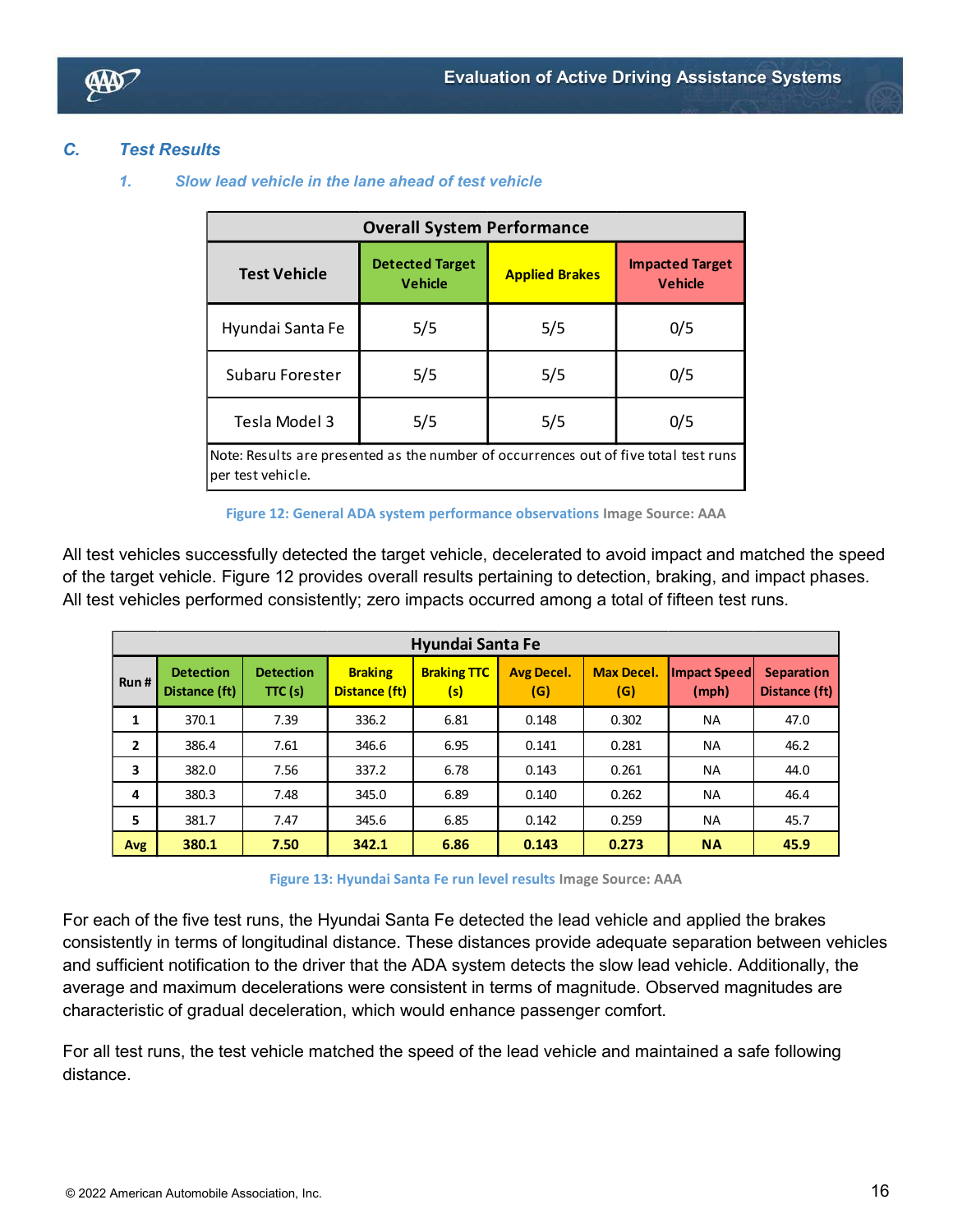| $\bm{\nabla}$ |                                   |                            |                                 |                           |                          |                                                                | <b>Evaluation of Active Driving Assistance Systems</b> |                                    |
|---------------|-----------------------------------|----------------------------|---------------------------------|---------------------------|--------------------------|----------------------------------------------------------------|--------------------------------------------------------|------------------------------------|
|               |                                   |                            |                                 |                           |                          |                                                                |                                                        |                                    |
|               |                                   |                            |                                 |                           |                          |                                                                |                                                        |                                    |
|               |                                   |                            |                                 | <b>Subaru Forester</b>    |                          |                                                                |                                                        |                                    |
| Run#          | <b>Detection</b><br>Distance (ft) | <b>Detection</b><br>TTC(s) | <b>Braking</b><br>Distance (ft) | <b>Braking TTC</b><br>(s) | <b>Avg Decel.</b><br>(G) | (G)                                                            | Max Decel.   Impact Speed<br>(mph)                     | <b>Separation</b><br>Distance (ft) |
| 1             | 284.9                             | 5.50                       | 242.2                           | 4.78                      | 0.204                    | 0.384                                                          | NA                                                     | 32.7                               |
| $\mathbf{2}$  | 278.6                             | 5.36                       | 239.8                           | 4.68                      | 0.205                    | 0.421                                                          | ΝA                                                     | 32.4                               |
| 3             | 284.6                             | 5.51                       | 250.1                           | 4.91                      | 0.193                    | 0.365                                                          | <b>NA</b>                                              | 36.3                               |
| 4             | 265.0                             | 5.09                       | 223.0                           | 4.36                      | 0.220                    | 0.420                                                          | <b>NA</b>                                              | 30.5                               |
|               | 295.9                             | 5.71                       | 253.0                           | 4.94                      | 0.187                    | 0.376                                                          | <b>NA</b>                                              | 32.8                               |
| 5             |                                   | 5.43                       | 241.6                           | 4.73                      | 0.202                    | 0.393                                                          | <b>NA</b>                                              | 33.0                               |
| Avg           | 281.8                             |                            |                                 |                           |                          | Figure 14: Subaru Forester run level results Image Source: AAA |                                                        |                                    |

For each of the five test runs, the Subaru Forester detected the lead vehicle and applied the brakes consistently in terms of longitudinal distance. These distances provide adequate separation between vehicles and sufficient notification to the driver that the ADA system detects the slow lead vehicle. Additionally, the average and maximum decelerations were consistent in terms of magnitude. Average deceleration magnitudes are characteristic of gradual deceleration, which would enhance passenger comfort.

For all test runs, the test vehicle matched the speed of the lead vehicle and maintained a safe following distance.

| 5            | 295.9                                                                                                   | 5.71             | 253.0                                                          | 4.94                 | 0.187             | 0.376            | NA.          | 32.8              |
|--------------|---------------------------------------------------------------------------------------------------------|------------------|----------------------------------------------------------------|----------------------|-------------------|------------------|--------------|-------------------|
| <b>Avg</b>   | 281.8                                                                                                   | 5.43             | 241.6                                                          | 4.73                 | 0.202             | 0.393            | <b>NA</b>    | 33.0              |
|              |                                                                                                         |                  | Figure 14: Subaru Forester run level results Image Source: AAA |                      |                   |                  |              |                   |
|              |                                                                                                         |                  |                                                                |                      |                   |                  |              |                   |
|              | h of the five test runs, the Subaru Forester detected the lead vehicle and applied the brakes           |                  |                                                                |                      |                   |                  |              |                   |
|              | ently in terms of longitudinal distance. These distances provide adequate separation between vehicles   |                  |                                                                |                      |                   |                  |              |                   |
|              | ficient notification to the driver that the ADA system detects the slow lead vehicle. Additionally, the |                  |                                                                |                      |                   |                  |              |                   |
|              | e and maximum decelerations were consistent in terms of magnitude. Average deceleration                 |                  |                                                                |                      |                   |                  |              |                   |
|              | des are characteristic of gradual deceleration, which would enhance passenger comfort.                  |                  |                                                                |                      |                   |                  |              |                   |
|              | test runs, the test vehicle matched the speed of the lead vehicle and maintained a safe following       |                  |                                                                |                      |                   |                  |              |                   |
| е.           |                                                                                                         |                  |                                                                |                      |                   |                  |              |                   |
|              |                                                                                                         |                  |                                                                |                      |                   |                  |              |                   |
|              |                                                                                                         |                  |                                                                | <b>Tesla Model 3</b> |                   |                  |              |                   |
| Run#         | <b>Detection</b>                                                                                        | <b>Detection</b> | <b>Braking</b>                                                 | <b>Braking TTC</b>   | <b>Avg Decel.</b> | <b>Max Decel</b> | Impact Speed | <b>Separation</b> |
|              | Distance (ft)                                                                                           | TTC(s)           | Distance (ft)                                                  | (s)                  | (G)               | (G)              | (mph)        | Distance (ft)     |
| 1            | 319.8                                                                                                   | 6.58             | 288.3                                                          | 6.16                 | 0.150             | 0.333            | <b>NA</b>    | 42.1              |
| $\mathbf{2}$ | 314.1                                                                                                   | 6.60             | 280.5                                                          | 6.12                 | 0.154             | 0.384            | <b>NA</b>    | 42.0              |
| 3            | 302.2                                                                                                   | 6.44             | 281.9                                                          | 6.15                 | 0.150             | 0.369            | NA.          | 42.1              |
| 4            | 334.0                                                                                                   | 6.90             | 285.4                                                          | 6.22                 | 0.151             | 0.374            | <b>NA</b>    | 42.1              |
| 5            | 302.1                                                                                                   | 6.40             | 287.1                                                          | 6.19                 | 0.151             | 0.366            | ΝA           | 41.8              |
| <b>Avg</b>   | 314.5                                                                                                   | 6.58             | 284.6                                                          | 6.16                 | 0.151             | 0.365            | <b>NA</b>    | 42.0              |
|              |                                                                                                         |                  | Figure 15: Tesla Model 3 run level results Image Source: AAA   |                      |                   |                  |              |                   |
|              |                                                                                                         |                  |                                                                |                      |                   |                  |              |                   |
|              | h of the five test runs, the Tesla Model 3 detected the lead vehicle and applied the brakes             |                  |                                                                |                      |                   |                  |              |                   |
|              | ently in terms of longitudinal distance. These distances provide adequate separation between vehicles   |                  |                                                                |                      |                   |                  |              |                   |
|              | <u>te e de de anos de decadas a de actor de la de</u>                                                   |                  |                                                                |                      |                   |                  |              |                   |

For each of the five test runs, the Tesla Model 3 detected the lead vehicle and applied the brakes consistently in terms of longitudinal distance. These distances provide adequate separation between vehicles and sufficient notification to the driver that the ADA system detects the slow lead vehicle. Additionally, the average and maximum decelerations were consistent in terms of magnitude. Average deceleration magnitudes are characteristic of gradual deceleration, which would enhance passenger comfort. However, instantaneous maximum decelerations are moderately abrupt and indicative of some modest "jerking" during the braking event.

For all test runs, the test vehicle matched the speed of the lead vehicle and maintained a safe following distance.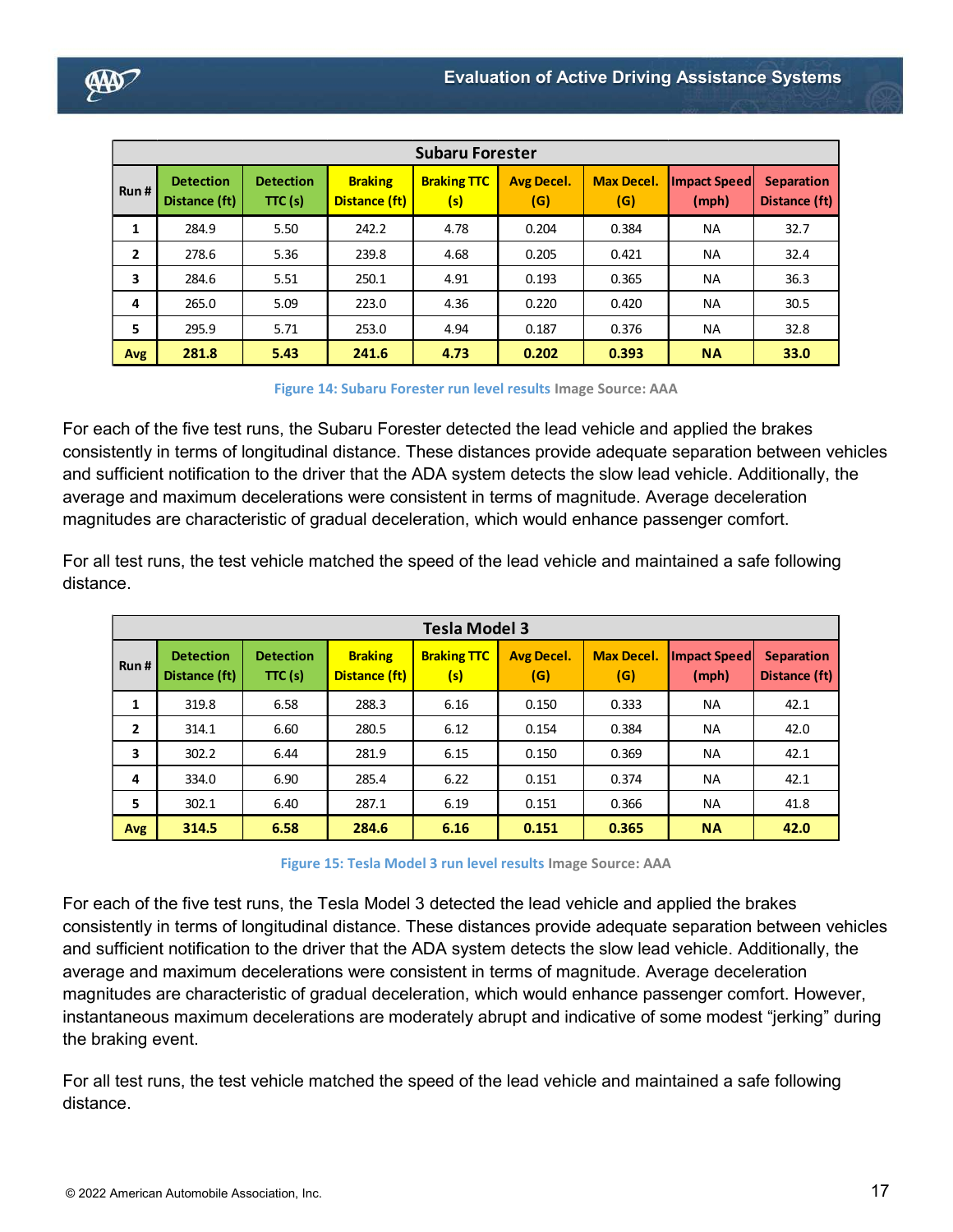



Figure 16: Average detection and braking initiation distances Image Source: AAA

Figure 16 illustrates average detection and braking initiation distances for each test vehicle. None of the vehicles provided an AEB warning for any test runs, indicating that ADA systems appropriately responded to the target vehicle. Of the three test vehicles, the Subaru Forester detected the slow-moving lead vehicle and initiated braking the latest, resulting in more aggressive braking relative to the other test vehicles. However, each ADA system appropriately decelerated the test vehicle at a gradual rate before following the target vehicle at a safe distance.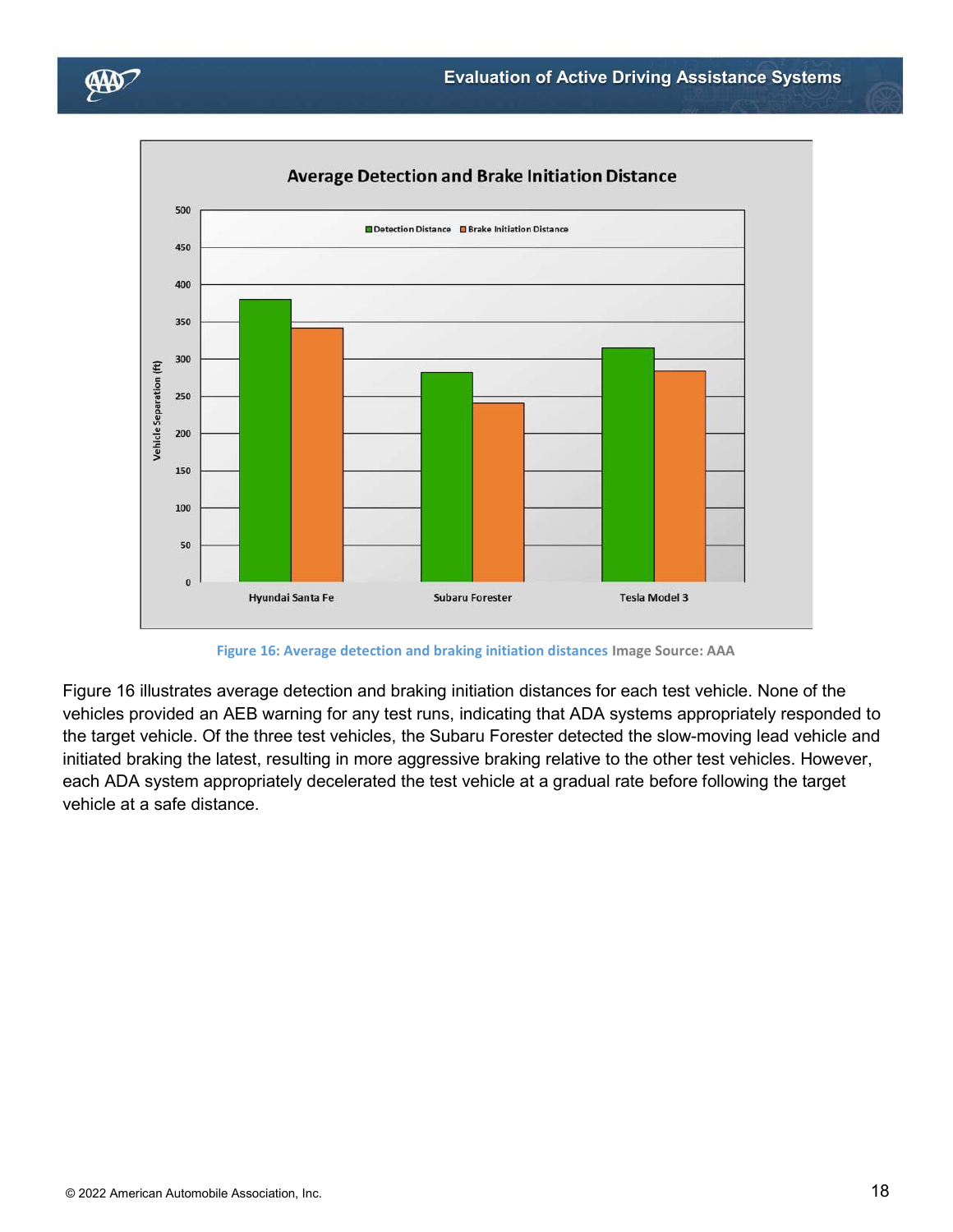

| oming vehicle within travel lane of test vehicle                                                                                                                                      |                                             |                       | <b>Evaluation of Active Driving Assistance Systems</b> |
|---------------------------------------------------------------------------------------------------------------------------------------------------------------------------------------|---------------------------------------------|-----------------------|--------------------------------------------------------|
|                                                                                                                                                                                       | <b>Overall System Performance</b>           |                       |                                                        |
| <b>Test Vehicle</b>                                                                                                                                                                   | <b>Detected</b><br><b>Simulated Vehicle</b> | <b>Applied Brakes</b> | <b>Impacted</b><br><b>Simulated Vehicle</b>            |
| Hyundai Santa Fe                                                                                                                                                                      | 0/5                                         | 0/5                   | 5/5                                                    |
| Subaru Forester                                                                                                                                                                       | 0/5                                         | 0/5                   | 5/5                                                    |
| Tesla Model 3                                                                                                                                                                         | 5/5                                         | 5/5                   | 5/5                                                    |
| Note: Results are presented as the number of occurrences out of five total test runs<br>per test vehicle.<br>Figure 17: General ADA system performance observations Image Source: AAA |                                             |                       |                                                        |

## 2. Oncoming vehicle within travel lane of test vehicle

Figure 17 provides overall results pertaining to detection, braking, and impact phases. All test vehicles impacted the simulated vehicle for each of the five test runs. Additionally, each test vehicle performed consistently across test runs in terms of target vehicle detection and associated braking.

|                                   | Hyundai Santa Fe           |                                 | U/ J                             | U/J                      |                          | 5/ J  |                                                                                                                                                                                                                                                                                                                                                                                                                                                                                     |
|-----------------------------------|----------------------------|---------------------------------|----------------------------------|--------------------------|--------------------------|-------|-------------------------------------------------------------------------------------------------------------------------------------------------------------------------------------------------------------------------------------------------------------------------------------------------------------------------------------------------------------------------------------------------------------------------------------------------------------------------------------|
|                                   |                            |                                 |                                  | 0/5                      |                          | 5/5   |                                                                                                                                                                                                                                                                                                                                                                                                                                                                                     |
|                                   |                            |                                 |                                  | 5/5                      |                          | 5/5   |                                                                                                                                                                                                                                                                                                                                                                                                                                                                                     |
|                                   |                            |                                 |                                  |                          |                          |       |                                                                                                                                                                                                                                                                                                                                                                                                                                                                                     |
|                                   |                            |                                 |                                  |                          |                          |       |                                                                                                                                                                                                                                                                                                                                                                                                                                                                                     |
|                                   |                            |                                 |                                  |                          |                          |       |                                                                                                                                                                                                                                                                                                                                                                                                                                                                                     |
|                                   |                            |                                 |                                  |                          |                          |       |                                                                                                                                                                                                                                                                                                                                                                                                                                                                                     |
| <b>Detection</b><br>Distance (ft) | <b>Detection</b><br>TTC(s) | <b>Braking</b><br>Distance (ft) | <b>Braking TTC</b><br>(s)        | <b>Avg Decel.</b><br>(G) | <b>Max Decel.</b><br>(G) | (mph) | <b>Separation</b><br>Distance (ft)                                                                                                                                                                                                                                                                                                                                                                                                                                                  |
| <b>NA</b>                         | <b>NA</b>                  | <b>NA</b>                       | <b>NA</b>                        | NA                       | <b>NA</b>                | 24.9  | <b>NA</b>                                                                                                                                                                                                                                                                                                                                                                                                                                                                           |
| NA                                | NA.                        | NA                              | ΝA                               | NA                       | ΝA                       | 25.0  | NA                                                                                                                                                                                                                                                                                                                                                                                                                                                                                  |
| ΝA                                | ΝA                         | <b>NA</b>                       | ΝA                               | NA                       | <b>NA</b>                | 25.1  | NA                                                                                                                                                                                                                                                                                                                                                                                                                                                                                  |
|                                   |                            |                                 |                                  |                          | ΝA                       | 25.0  | <b>NA</b>                                                                                                                                                                                                                                                                                                                                                                                                                                                                           |
| <b>NA</b>                         | <b>NA</b>                  | <b>NA</b>                       | ΝA                               | <b>NA</b>                |                          |       |                                                                                                                                                                                                                                                                                                                                                                                                                                                                                     |
| ΝA                                | ΝA                         | NA                              | ΝA                               | NA                       | <b>NA</b>                | 25.0  | NA                                                                                                                                                                                                                                                                                                                                                                                                                                                                                  |
| <b>NA</b>                         | <b>NA</b>                  | <b>NA</b>                       | <b>NA</b>                        | <b>NA</b>                | <b>NA</b>                | 25.0  | <b>NA</b>                                                                                                                                                                                                                                                                                                                                                                                                                                                                           |
|                                   |                            | per test vehicle.               | Subaru Forester<br>Tesla Model 3 | 0/5<br>5/5               | Hyundai Santa Fe         |       | Note: Results are presented as the number of occurrences out of five total test runs<br>Figure 17: General ADA system performance observations Image Source: AAA<br>17 provides overall results pertaining to detection, braking, and impact phases. All test vehicles<br>ed the simulated vehicle for each of the five test runs. Additionally, each test vehicle performed<br>ently across test runs in terms of target vehicle detection and associated braking.<br>Impact Speed |

For each of the five test runs, the Hyundai Santa Fe failed to detect the approaching target vehicle partially in the travel lane. Consequently, no braking was applied and impact occurred without speed reduction for each test run. Consistent failure to mitigate the collision with the target vehicle indicates the incapability of the ADA system to adequately respond to this scenario absent driver intervention.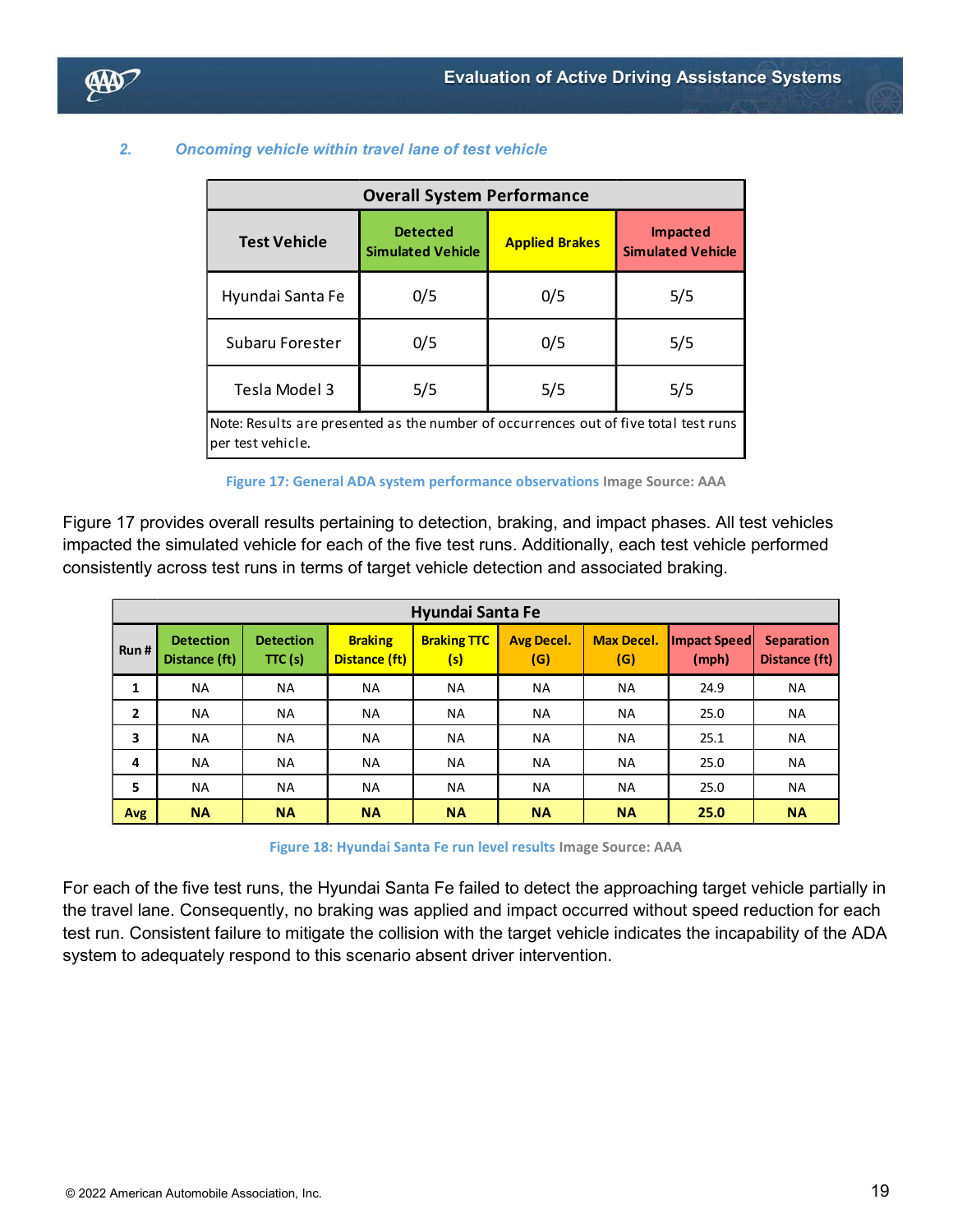

| $\bm{\nabla}$ |                                   |                            |                                 |                           |                          |                          |                                                        |                                    |
|---------------|-----------------------------------|----------------------------|---------------------------------|---------------------------|--------------------------|--------------------------|--------------------------------------------------------|------------------------------------|
|               |                                   |                            |                                 |                           |                          |                          |                                                        |                                    |
|               |                                   |                            |                                 |                           |                          |                          |                                                        |                                    |
|               |                                   |                            |                                 |                           |                          |                          |                                                        |                                    |
|               |                                   |                            |                                 |                           |                          |                          |                                                        |                                    |
|               |                                   |                            |                                 |                           |                          |                          | <b>Evaluation of Active Driving Assistance Systems</b> |                                    |
|               |                                   |                            |                                 |                           |                          |                          |                                                        |                                    |
|               |                                   |                            |                                 | <b>Subaru Forester</b>    |                          |                          |                                                        |                                    |
| Run#          | <b>Detection</b><br>Distance (ft) | <b>Detection</b><br>TTC(s) | <b>Braking</b><br>Distance (ft) | <b>Braking TTC</b><br>(s) | <b>Avg Decel.</b><br>(G) | <b>Max Decel.</b><br>(G) | Impact Speed<br>(mph)                                  | <b>Separation</b><br>Distance (ft) |
|               |                                   |                            |                                 | NA                        | NA                       | NA                       | 25.7                                                   | <b>NA</b>                          |
| $\mathbf{1}$  | NA                                | NA                         | NA                              |                           |                          |                          |                                                        |                                    |
| $\mathbf{2}$  | NA                                | ΝA                         | <b>NA</b>                       | NA                        | <b>NA</b>                | ΝA                       | 25.5                                                   | NA                                 |
| $\mathbf{3}$  | <b>NA</b>                         | NA                         | <b>NA</b>                       | NA                        | <b>NA</b>                | <b>NA</b>                | 26.1                                                   | <b>NA</b>                          |
| 4             | NA                                | NA                         | <b>NA</b>                       | NA                        | NA                       | NA                       | 25.5                                                   | <b>NA</b>                          |
| 5             | <b>NA</b>                         | NA                         | NA                              | NA                        | <b>NA</b>                | <b>NA</b>                | 25.4                                                   | <b>NA</b>                          |

For each of the five test runs, the Subaru Forester failed to detect the approaching target vehicle partially in the travel lane. Consequently, no braking was applied and impact occurred without speed reduction for each test run. Consistent failure to mitigate the collision with the target vehicle indicates the incapability of the ADA system to adequately respond to this scenario absent driver intervention.

| NA.                                       | ΝA                         | NA.                             | ΝA                        | NA                       | ΝA        | 25.7                                                               | NA.                                                                                                                                                                                                                                                                                                                                                                                                  |
|-------------------------------------------|----------------------------|---------------------------------|---------------------------|--------------------------|-----------|--------------------------------------------------------------------|------------------------------------------------------------------------------------------------------------------------------------------------------------------------------------------------------------------------------------------------------------------------------------------------------------------------------------------------------------------------------------------------------|
| <b>NA</b>                                 | NA                         | NA                              | NA                        | <b>NA</b>                | <b>NA</b> | 25.5                                                               | <b>NA</b>                                                                                                                                                                                                                                                                                                                                                                                            |
| NA                                        | ΝA                         | NA                              | ΝA                        | NA                       | NA        | 26.1                                                               | NA                                                                                                                                                                                                                                                                                                                                                                                                   |
| <b>NA</b>                                 | NA                         | <b>NA</b>                       | <b>NA</b>                 | <b>NA</b>                | <b>NA</b> | 25.5                                                               | <b>NA</b>                                                                                                                                                                                                                                                                                                                                                                                            |
| NA                                        | NA                         | <b>NA</b>                       | <b>NA</b>                 | NA                       | <b>NA</b> | 25.4                                                               | <b>NA</b>                                                                                                                                                                                                                                                                                                                                                                                            |
| <b>NA</b>                                 | <b>NA</b>                  | <b>NA</b>                       | <b>NA</b>                 | <b>NA</b>                | <b>NA</b> | 25.6                                                               | <b>NA</b>                                                                                                                                                                                                                                                                                                                                                                                            |
|                                           |                            |                                 |                           |                          |           |                                                                    |                                                                                                                                                                                                                                                                                                                                                                                                      |
|                                           |                            |                                 |                           |                          |           |                                                                    |                                                                                                                                                                                                                                                                                                                                                                                                      |
|                                           |                            |                                 | <b>Tesla Model 3</b>      |                          |           |                                                                    |                                                                                                                                                                                                                                                                                                                                                                                                      |
| <b>Detection</b><br>Run#<br>Distance (ft) | <b>Detection</b><br>TTC(s) | <b>Braking</b><br>Distance (ft) | <b>Braking TTC</b><br>(s) | <b>Avg Decel.</b><br>(G) | (G)       | <b>Max Decel.</b> Impact Speed<br>(mph)                            | <b>Separation</b><br>Distance (ft)                                                                                                                                                                                                                                                                                                                                                                   |
| 317.0                                     | 6.26                       | 161.7                           | 3.32                      | 0.260                    | 0.522     | 0.9                                                                | <b>NA</b>                                                                                                                                                                                                                                                                                                                                                                                            |
| 315.8                                     | 6.23                       | 170.6                           | 3.45                      | 0.301                    | 0.504     | 2.1                                                                | NA                                                                                                                                                                                                                                                                                                                                                                                                   |
| 316.5                                     | 6.23                       | 165.3                           | 3.37                      | 0.245                    | 0.480     | 2.6                                                                | <b>NA</b>                                                                                                                                                                                                                                                                                                                                                                                            |
| 324.2                                     | 6.39                       | 168.9                           | 3.43                      | 0.242                    | 0.471     | 2.6                                                                | <b>NA</b>                                                                                                                                                                                                                                                                                                                                                                                            |
| 313.2                                     | 6.17                       | 159.2                           | 3.26                      | 0.314                    | 0.455     | 3.2                                                                | NA                                                                                                                                                                                                                                                                                                                                                                                                   |
| 317.3                                     | 6.26                       | 165.1                           | 3.37                      | 0.273                    | 0.486     | 2.3                                                                | <b>NA</b>                                                                                                                                                                                                                                                                                                                                                                                            |
|                                           |                            |                                 |                           |                          |           | to adequately respond to this scenario absent driver intervention. | Figure 19: Subaru Forester run level results Image Source: AAA<br>ch of the five test runs, the Subaru Forester failed to detect the approaching target vehicle partially in<br>vel lane. Consequently, no braking was applied and impact occurred without speed reduction for each<br>n. Consistent failure to mitigate the collision with the target vehicle indicates the incapability of the ADA |

For each of the five test runs, the Tesla Model 3 detected the approaching target vehicle and applied the brakes consistently in terms of longitudinal distance. For all test runs, the ADA system significantly reduced the impact speed; the average test vehicle speed was 2.3 mph.

While the average detection distance was 317.3 feet, braking initiation did not occur for another 2.89 seconds, on average. This differs from the slow-moving lead vehicle scenario, during which braking was initiated 0.42 seconds after detection, on average. The significant delay between detection and braking suggests uncertainty by the ADA system in how to respond.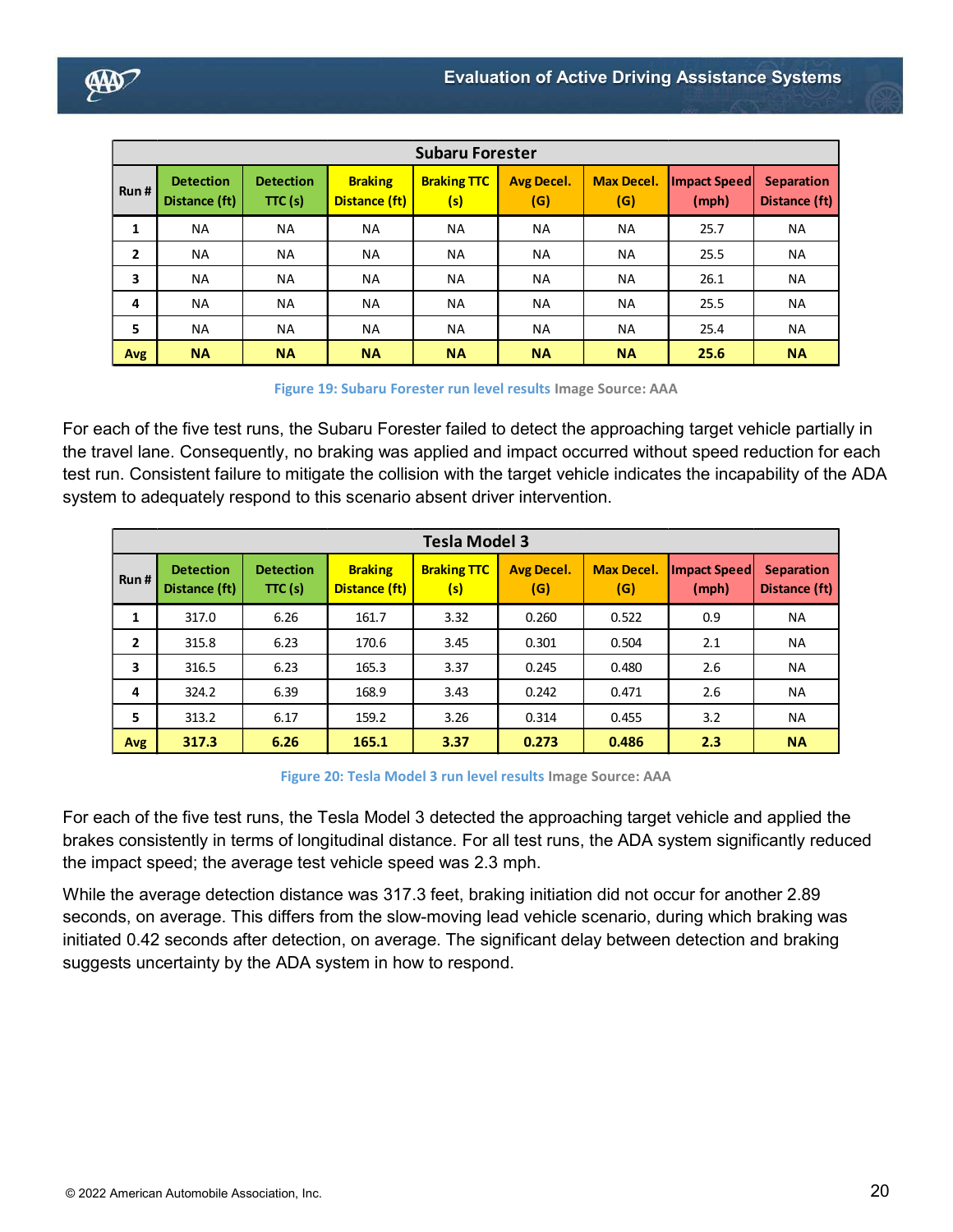



Figure 21: Average detection and braking initiation distances Image Source: AAA

As illustrated in Figure 21, two out of three test vehicles failed to indicate detection of the approaching vehicle or initiate braking for any of the five test runs. This finding suggests that the task of detecting and mitigating impending collision with an oncoming vehicle in the driving lane presents a significant challenge for ADA systems in general.

## D. Discussion

Each evaluated ADA system consistently detected and initiated braking in response to a slow lead vehicle. Additionally, all vehicles matched the speed of the lead vehicle and maintained a safe following distance. This validates that the findings of earlier studies in which the adaptive cruise control (ACC) functionality of ADA systems performed well in the naturalistic environment.

For a slow oncoming vehicle within the travel lane of the test vehicle, two of three evaluated ADA systems failed to initiate braking in response to this critical situation. However, the Tesla Model 3 detected the oncoming vehicle and initiated braking in response to the imminent collision for each of the five test runs resulting in a significantly decreased impact speed.

These scenarios involving potential collisions with another passenger vehicle suggest that evaluated ADA systems are more effective at consistently responding to a typical scenario such as a slow-moving lead vehicle as opposed to an edge-case scenario involving an oncoming vehicle within the travel lane. It is important to note that the oncoming vehicle test was performed at unrealistically low vehicle speeds; at higher speeds characteristic of rural two-lane highways, it is unlikely that evaluated ADA systems would provide meaningful mitigation in the absence of driver intervention.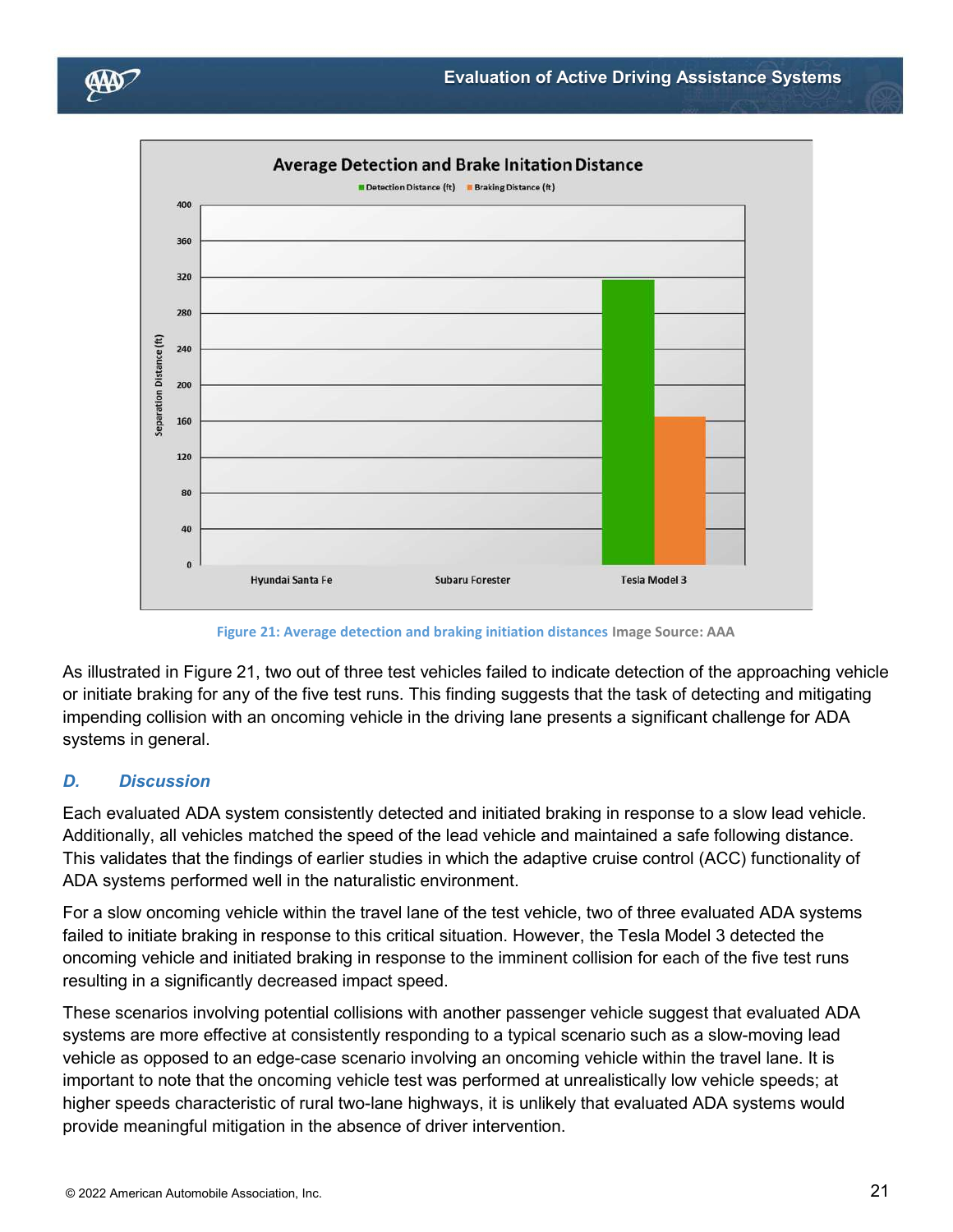

Based on these findings, further refinement of ADA systems to adequately respond to edge-case emergency scenarios is necessary. It is acknowledged that sudden changes in lateral direction at speed can introduce significant safety concerns. In lieu of sudden directional changes effected by the ADA system, enhanced early detection of emergency situations in conjunction with an effective warning protocol could provide drivers with more time to apply appropriate steering input.

# VII. INQUIRY 2: HOW DO VEHICLES EQUIPPED WITH ADA SYSTEMS PERFORM WHEN ENCOUNTERING A POSSIBLE COLLISION WITH A CYCLIST?

## A. Objective

Evaluate the performance of ADA systems in the context of situations involving a potential collision with a cyclist.

## B. Methodology

For the each of the test scenarios, the following data were collected and utilized to characterize system performance according to parameters within Figure 22:

- ADA system status and warning indicators (via video recording),
- Longitudinal velocity and acceleration for test and target vehicles
- Longitudinal and lateral position of target vehicle relative to test vehicle
- Calculated time-to-collision (TTC)

Five test runs were performed for each test vehicle per test scenario. Detection is considered to have occurred at the instant that a notification of a vehicle ahead is visible on the test vehicle's instrument cluster. Automatic braking is considered to have occurred once the test vehicle's longitudinal deceleration exceeds 0.1 G.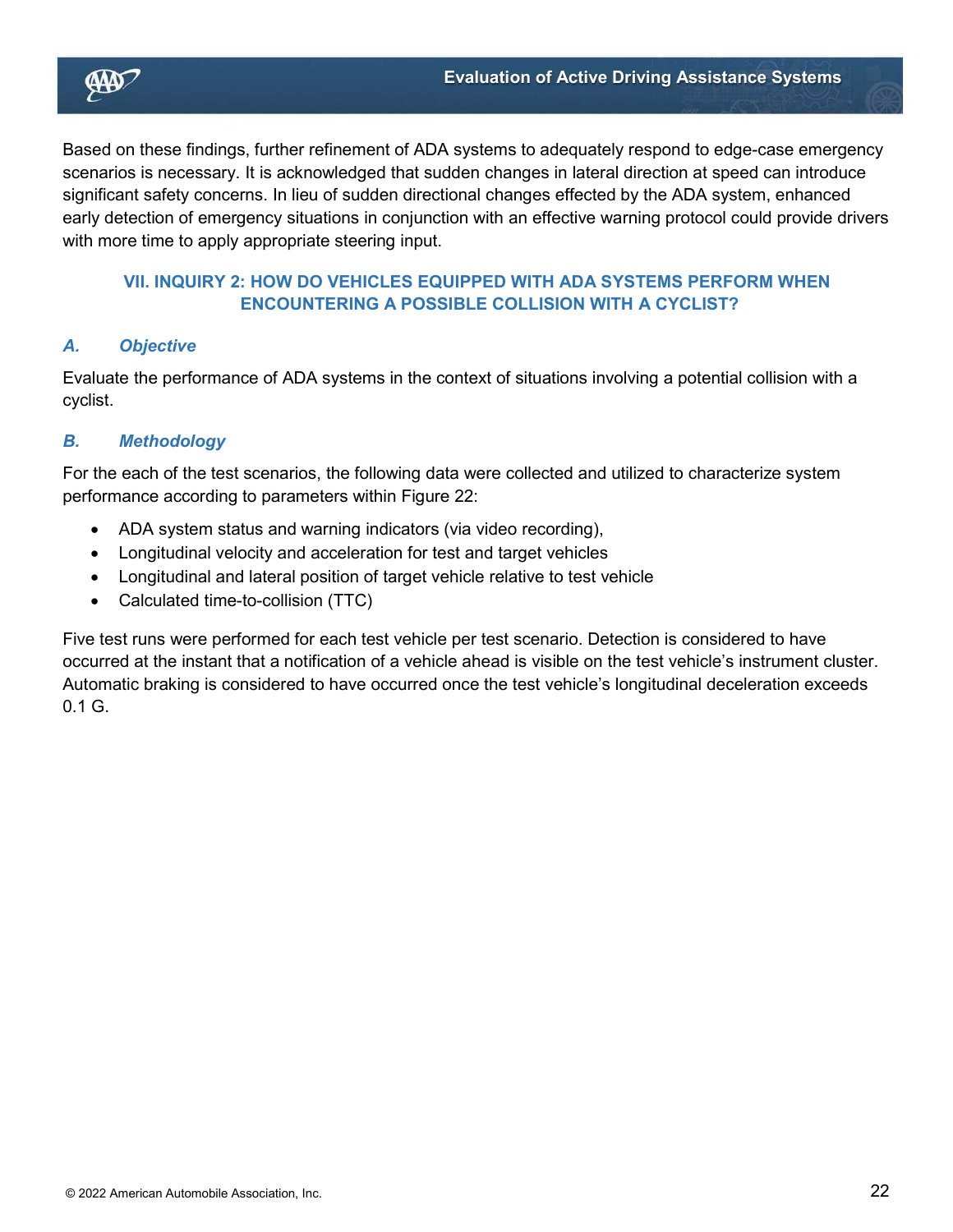

|                             |             | <b>Evaluation of Active Driving Assistance Systems</b>                                                                              |
|-----------------------------|-------------|-------------------------------------------------------------------------------------------------------------------------------------|
|                             |             |                                                                                                                                     |
|                             |             |                                                                                                                                     |
|                             |             |                                                                                                                                     |
|                             |             |                                                                                                                                     |
|                             |             |                                                                                                                                     |
|                             |             |                                                                                                                                     |
|                             |             |                                                                                                                                     |
|                             |             |                                                                                                                                     |
|                             |             |                                                                                                                                     |
|                             |             |                                                                                                                                     |
| Parameter                   | <b>Unit</b> | <b>Description</b>                                                                                                                  |
|                             |             |                                                                                                                                     |
| <b>Detection Distance</b>   | ft          | Longitudinal distance between the front of test vehicle and the<br>cyclist target when the ADA system indicated the presence of the |
|                             |             | cyclist target                                                                                                                      |
| Detection Time-to-Collision | S.          | Time-to-collision associated with the detection distance                                                                            |
|                             |             | Longitudinal distance between the front of the test vehicle and the                                                                 |
| <b>Braking Distance</b>     | ft          | cyclist target when test vehicle deceleration reached 0.1 G                                                                         |
| Braking Time-to-Collision   | s           | Time-to-collision associated with the braking distance                                                                              |
| <b>Average Deceleration</b> | G           | Average deceleration from braking initiation to the end of the                                                                      |
|                             |             | braking event                                                                                                                       |
|                             |             |                                                                                                                                     |
|                             |             | Maximum deceleration from braking initiation to the end of the                                                                      |
| <b>Maximum Deceleration</b> | G           | braking event                                                                                                                       |
| <b>Impact Speed</b>         | mph         | Test vehicle speed at first contact with the cyclist target (if                                                                     |
|                             |             | applicable)                                                                                                                         |
|                             |             | Minimum longitudinal distance between the test vehicle and the                                                                      |
|                             |             | cyclist target (if no impact occurred). For the crossing cyclist                                                                    |
| <b>Separation Distance</b>  | ft          | scenario, longitudinal distance once the rear wheel of the cyclist                                                                  |
|                             |             | target clears the left corner of the test vheicle (if no impact<br>occurred).                                                       |
|                             |             | Note: The end of the braking event is defined as either the moment of impact between the test vehicle and the cyclist target or the |

$$
TTCa = \frac{-v_r - \sqrt{v_r^2 - 2a_{LV}r}}{a_{LV}}
$$

Figure 23: TTC with lead vehicle acceleration Image Source: AAA

Figure 23 provides the TTC equation utilized within the following sections, where  $v_r$  is the relative velocity,  $a_{LV}$  is the lead vehicle acceleration, and  $r$  is the longitudinal separation distance.

#### 1. Cyclist traveling in the lane ahead of test vehicle

Drivers often have to share roadways lacking a dedicated bicycle lane with cyclists. In this scenario, vehicles will commonly approach a cyclist moving in the same direction at a significantly slower speed relative to automobile traffic. Depending on the width of the roadway, vehicles may pass with only a few feet of lateral clearance. As of September 2021, 35 states and the District of Columbia have enacted laws that require motorists to leave at least 3 feet of lateral clearance when passing a bicyclist [8].

According to NHTSA's National Center for Statistics and Analysis, 846 cyclists were killed and approximately 49,000 were injured in motor vehicle crashes in 2019 [9]. As cyclists are afforded the same privileges to nonlimited access roadways as motor vehicles, it is important to understand ADA system performance in the context of interactions with this type of vulnerable road user (VRU).

The purpose of this test is to characterize ADA system performance when approaching a cyclist in the travel lane moving in the same direction as automotive traffic. The cyclist target previously described in Section IV.A.7 was utilized to simulate a cyclist traveling within the travel lane of the approaching test vehicle. The simulated cyclist was placed 1 foot to the left of the solid white lane marker on the right side of the travel lane and traversed at a steady-state speed of 15 mph. Lateral position within the travel lane was maintained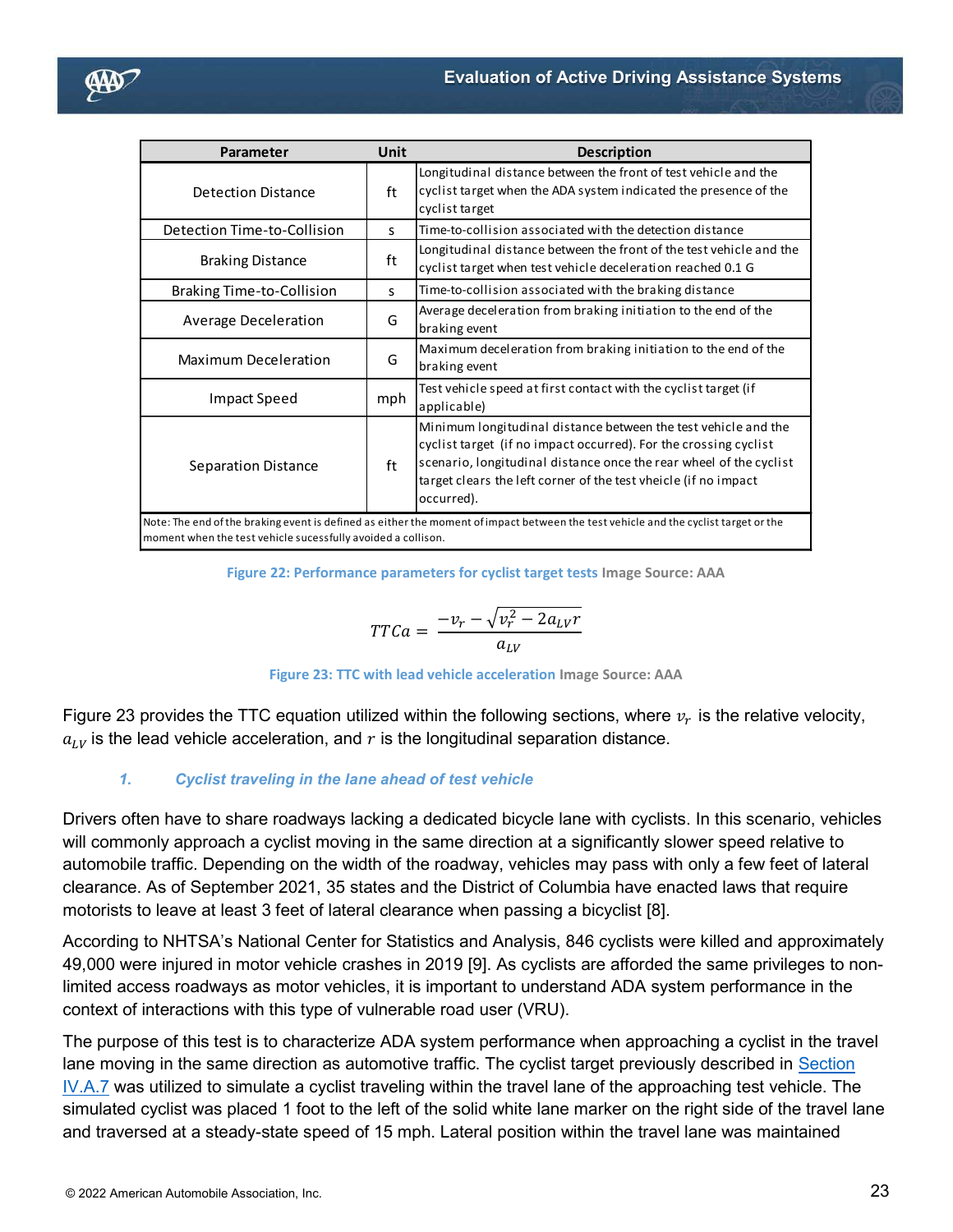

throughout the test and steady-state speed was reached before a test run was initiated. To initiate a test run, the test vehicle was accelerated to 45 mph within the lane and the ADA system was engaged at this speed. A minimum of 500 feet separated the cyclist target and test vehicle at the moment of ADA system engagement. After system engagement, the test driver provided no throttle or brake pedal application and only provided minimal steering wheel input if requested by the system to maintain ADA system engagement. Since the test driver applied no acceleration input once the system was engaged, the actual test speed was determined by the ADA system and may be marginally higher or lower than 45 mph. As the test vehicle approached the target vehicle, no driver intervention was applied until contact was made with the target vehicle (if contact occurred) or the test vehicle successfully mitigated a collision.

# 2. Cyclist crossing travel lane of test vehicle

Four-way intersections are commonly encountered on non-limited access highways and within urban environments. As the design domain of most ADA systems include this environment, it is important to understand system performance in the context of perpendicular crossing situations involving other vehicles and VRUs.

The cyclist target previously described in Section IV.A.7 was utilized to simulate a cyclist crossing the travel lane of the test vehicle. The longitudinal center of the cyclist target was placed 100 feet to the right of the travel lane centerline (relative to approaching test vehicle). To initiate a test run, the test vehicle was accelerated to 25 mph within the lane and the ADA system was engaged at this speed. A minimum of 700 feet separated the cyclist target and test vehicle at the moment of ADA system engagement. As the test vehicle approached the cyclist target, the test driver provided no throttle or brake pedal application and only provided minimal steering wheel input if requested by the system to maintain ADA system engagement.

Since the test driver applied no acceleration input once the system was engaged, the actual test speed was determined by the ADA system and may be marginally higher or lower than 25 mph. It is acknowledged that this speed is significantly slower than typical speed limits on unrestricted four-lane highways; higher speeds were not evaluated due to design limitations relating to maximum impact speed for the cyclist target. However, it is expected that system performance would be adversely influenced by higher test speeds due to reduced available response time.

The cyclist target accelerated to 9.4 mph within 1.5 seconds once the test vehicle was within 290 feet in the longitudinal direction; the target adjusted its speed such that any impact would occur along the lateral centerline of the test vehicle (50 percent offset relative to the front right corner). If the test vehicle rapidly decelerated before impact, the impact point will be greater than 50% offset. This is a consequence of sudden speed reduction and does not constitute an invalid test run. The test driver did not apply the brakes until the vehicle successfully avoided a collision or until contact was made. Additionally, the test driver would apply steering input immediately after impact to avoid driving over the cyclist target, if necessary.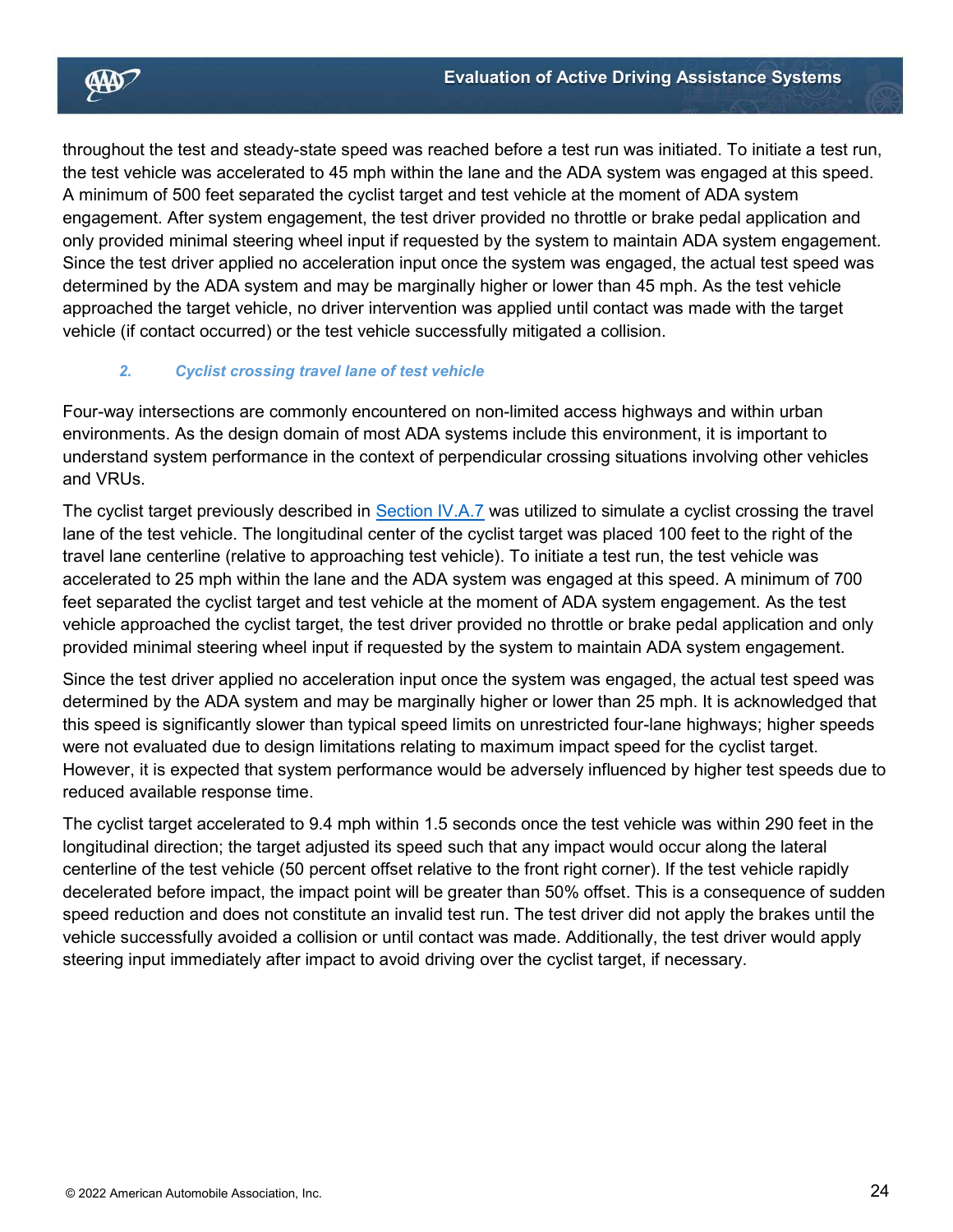## C. Test Results

#### 1. Cyclist traveling in the lane ahead of test vehicle

|                                                                                                           |                                          |                       | <b>Evaluation of Active Driving Assistance Systems</b> |
|-----------------------------------------------------------------------------------------------------------|------------------------------------------|-----------------------|--------------------------------------------------------|
| ts<br>list traveling in the lane ahead of test vehicle                                                    |                                          |                       |                                                        |
|                                                                                                           | <b>Overall System Performance</b>        |                       |                                                        |
| <b>Test Vehicle</b>                                                                                       | <b>Detected Cyclist</b><br><b>Target</b> | <b>Applied Brakes</b> | <b>Impacted Cyclist</b><br><b>Target</b>               |
| Hyundai Santa Fe                                                                                          | 5/5                                      | 5/5                   | 0/5                                                    |
| Subaru Forester                                                                                           | 5/5                                      | 5/5                   | 0/5                                                    |
| Tesla Model 3                                                                                             | 5/5                                      | 5/5                   | 0/5                                                    |
| Note: Results are presented as the number of occurrences out of five total test runs<br>per test vehicle. |                                          |                       |                                                        |
| Figure 24: General ADA system performance observations Image Source: AAA                                  |                                          |                       |                                                        |

All test vehicles successfully detected the simulated cyclist and decelerated the vehicle to avoid impact with the cyclist target. Additionally, none of the test vehicles attempted to pass the cyclist target. Figure 24 provides overall results pertaining to detection, braking, and impact phases. While no impacts occurred among a total of fifteen test runs, there is some nuance associated with ADA system performance in totality.

|              |                                   | Subaru Forester            |                                 | 5/5                       | 5/5                                                                                  |                                                                      | 0/5                                                                                                                                                                                                                                                                                                                                                                                                                          |                                    |
|--------------|-----------------------------------|----------------------------|---------------------------------|---------------------------|--------------------------------------------------------------------------------------|----------------------------------------------------------------------|------------------------------------------------------------------------------------------------------------------------------------------------------------------------------------------------------------------------------------------------------------------------------------------------------------------------------------------------------------------------------------------------------------------------------|------------------------------------|
|              |                                   | Tesla Model 3              |                                 | 5/5                       | 5/5                                                                                  |                                                                      | 0/5                                                                                                                                                                                                                                                                                                                                                                                                                          |                                    |
|              |                                   | per test vehicle.          |                                 |                           | Note: Results are presented as the number of occurrences out of five total test runs |                                                                      |                                                                                                                                                                                                                                                                                                                                                                                                                              |                                    |
|              |                                   |                            |                                 |                           | Figure 24: General ADA system performance observations Image Source: AAA             |                                                                      |                                                                                                                                                                                                                                                                                                                                                                                                                              |                                    |
|              |                                   |                            |                                 |                           |                                                                                      |                                                                      | vehicles successfully detected the simulated cyclist and decelerated the vehicle to avoid impact with<br>list target. Additionally, none of the test vehicles attempted to pass the cyclist target. Figure 24<br>es overall results pertaining to detection, braking, and impact phases. While no impacts occurred<br>a total of fifteen test runs, there is some nuance associated with ADA system performance in totality. |                                    |
|              |                                   |                            |                                 |                           | <b>Hyundai Santa Fe Detailed Results</b>                                             |                                                                      |                                                                                                                                                                                                                                                                                                                                                                                                                              |                                    |
| Run#         | <b>Detection</b><br>Distance (ft) | <b>Detection</b><br>TTC(s) | <b>Braking</b><br>Distance (ft) | <b>Braking TTC</b><br>(s) | <b>Avg Decel.</b><br>(G)                                                             | (G)                                                                  | <b>Max Decel.   Impact Speed </b><br>(mph)                                                                                                                                                                                                                                                                                                                                                                                   | <b>Separation</b><br>Distance (ft) |
| $\mathbf{1}$ | 240.1                             | 5.62                       | 218.8                           | 5.19                      | 0.150                                                                                | 0.384                                                                | NA.                                                                                                                                                                                                                                                                                                                                                                                                                          | 35.1                               |
| $\mathbf{2}$ | 282.1                             | 5.68                       | 274.2                           | 5.58                      | 0.100                                                                                | 0.424                                                                | ΝA                                                                                                                                                                                                                                                                                                                                                                                                                           | 39.1                               |
| 3            | 125.1                             | 2.86                       | 115.1                           | 2.64                      | 0.364                                                                                | 0.618                                                                | <b>NA</b>                                                                                                                                                                                                                                                                                                                                                                                                                    | 15.7                               |
| 4            | 80.7                              | 1.85                       | 67.6                            | 1.56                      | 0.588                                                                                | 1.725                                                                | <b>NA</b>                                                                                                                                                                                                                                                                                                                                                                                                                    | 0.0                                |
| 5            | 296.3                             | 6.73                       | 266.0                           | 6.15                      | 0.092                                                                                | 0.435                                                                | ΝA                                                                                                                                                                                                                                                                                                                                                                                                                           | 36.0                               |
| <b>Avg</b>   | 204.8                             | 4.55                       | 188.3                           | 4.22                      | 0.259                                                                                | 0.717                                                                | <b>NA</b>                                                                                                                                                                                                                                                                                                                                                                                                                    | 25.2                               |
|              |                                   |                            |                                 |                           |                                                                                      | Figure 25: Hyundai Santa Fe run level test results Image Source: AAA |                                                                                                                                                                                                                                                                                                                                                                                                                              |                                    |

Figure 25: Hyundai Santa Fe run level test results Image Source: AAA

For each of the five test runs, the Hyundai Santa Fe detected the cyclist target and initiated braking in response. For three of five test runs, detection and braking initiation distances provide enough separation distance to sufficiently notify the driver that the ADA system detects the cyclist target. Additionally, the average and maximum decelerations for these test runs were consistent in terms of magnitude. Average deceleration magnitudes are characteristic of gradual deceleration, which would enhance passenger comfort. However, instantaneous maximum decelerations are moderately abrupt and indicative of some modest "jerking" during the braking event.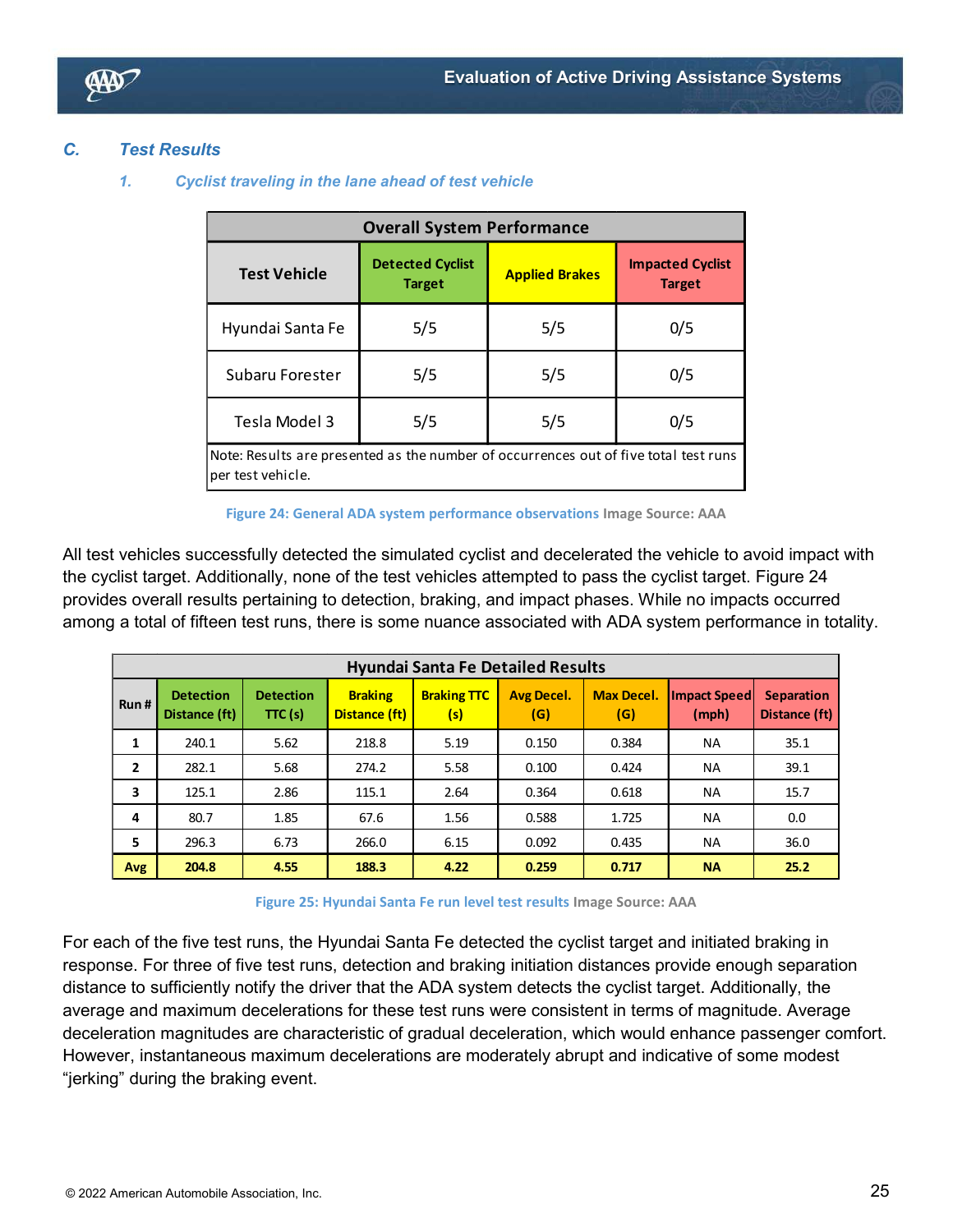

For test runs three and four within Figure 25, the AEB system was activated as indicated by a notification within the instrument cluster. This corresponds with significantly reduced detection and braking initiation distances. For test run four, the longitudinal separation distance was zero. The front of the vehicle was roughly aligned with the longitudinal centerline of the cyclist target when the test vehicle matched the cyclist target's speed. Impact did not technically occur due to the lateral position of the cyclist target; there was 3.2 inches of lateral separation distance between the right side of the test vehicle and the cyclist target. While this is not considered an impact, this observed lateral clearance would likely prove hazardous in a naturalistic environment and additionally violates cyclist clearance laws previously described.

For test runs characterized by AEB activation, the test vehicle became unnecessarily close to the cyclist target. This suggests that the ADA system is challenged to consistently respond to a cyclist traveling in a parallel direction within the travel lane.

|              | t runs three and four within Figure 25, the AEB system was activated as indicated by a notification<br>he instrument cluster. This corresponds with significantly reduced detection and braking initiation<br>es. For test run four, the longitudinal separation distance was zero. The front of the vehicle was<br>aligned with the longitudinal centerline of the cyclist target when the test vehicle matched the cyclist<br>speed. Impact did not technically occur due to the lateral position of the cyclist target; there was 3.2<br>of lateral separation distance between the right side of the test vehicle and the cyclist target. While<br>ot considered an impact, this observed lateral clearance would likely prove hazardous in a naturalistic<br>ment and additionally violates cyclist clearance laws previously described. |                  |                                                                                                                                                                                               |                                                               |                   |                   |              |                   |
|--------------|-----------------------------------------------------------------------------------------------------------------------------------------------------------------------------------------------------------------------------------------------------------------------------------------------------------------------------------------------------------------------------------------------------------------------------------------------------------------------------------------------------------------------------------------------------------------------------------------------------------------------------------------------------------------------------------------------------------------------------------------------------------------------------------------------------------------------------------------------|------------------|-----------------------------------------------------------------------------------------------------------------------------------------------------------------------------------------------|---------------------------------------------------------------|-------------------|-------------------|--------------|-------------------|
|              | direction within the travel lane.                                                                                                                                                                                                                                                                                                                                                                                                                                                                                                                                                                                                                                                                                                                                                                                                             |                  |                                                                                                                                                                                               |                                                               |                   |                   |              |                   |
|              | <b>Detection</b>                                                                                                                                                                                                                                                                                                                                                                                                                                                                                                                                                                                                                                                                                                                                                                                                                              | <b>Detection</b> | <b>Braking</b>                                                                                                                                                                                | <b>Subaru Forester Detailed Results</b><br><b>Braking TTC</b> | <b>Avg Decel.</b> | <b>Max Decel.</b> | Impact Speed | <b>Separation</b> |
| Run#         | Distance (ft)                                                                                                                                                                                                                                                                                                                                                                                                                                                                                                                                                                                                                                                                                                                                                                                                                                 | TTC(s)           | Distance (ft)                                                                                                                                                                                 | (s)                                                           | (G)               | (G)               | (mph)        | Distance (ft)     |
| $\mathbf{1}$ | 193.9                                                                                                                                                                                                                                                                                                                                                                                                                                                                                                                                                                                                                                                                                                                                                                                                                                         | 4.38             | 177.5                                                                                                                                                                                         | 4.04                                                          | 0.181             | 0.490             | NA           | 26.5              |
| $\mathbf{2}$ | 177.1                                                                                                                                                                                                                                                                                                                                                                                                                                                                                                                                                                                                                                                                                                                                                                                                                                         | 4.02             | 149.5                                                                                                                                                                                         | 3.47                                                          | 0.203             | 0.561             | NA           | 24.7              |
| $\mathbf{3}$ | 160.1                                                                                                                                                                                                                                                                                                                                                                                                                                                                                                                                                                                                                                                                                                                                                                                                                                         | 3.60             | 150.3                                                                                                                                                                                         | 3.39                                                          | 0.219             | 0.656             | <b>NA</b>    | 24.8              |
| 4            | 163.2                                                                                                                                                                                                                                                                                                                                                                                                                                                                                                                                                                                                                                                                                                                                                                                                                                         | 3.69             | 144.7                                                                                                                                                                                         | 3.29                                                          | 0.248             | 0.422             | NA           | 23.5              |
| 5            | 140.0                                                                                                                                                                                                                                                                                                                                                                                                                                                                                                                                                                                                                                                                                                                                                                                                                                         | 3.20             | 114.4                                                                                                                                                                                         | 2.71                                                          | 0.299             | 0.484             | NA           | 20.5              |
| <b>Avg</b>   | 166.9                                                                                                                                                                                                                                                                                                                                                                                                                                                                                                                                                                                                                                                                                                                                                                                                                                         | 3.78             | 147.3                                                                                                                                                                                         | 3.38                                                          | 0.230             | 0.523             | <b>NA</b>    | 24.0              |
|              | th of the five test runs, the Subaru Forester detected the cyclist target and applied the brakes in<br>se. For test runs one through four within Figure 26, detection and braking initiation distances provide                                                                                                                                                                                                                                                                                                                                                                                                                                                                                                                                                                                                                                |                  | Figure 26: Subaru Forester run level test results Image Source: AAA<br>$\alpha$ and $\alpha$ are the second and the second area in the second second and the second second area in the second |                                                               |                   |                   |              |                   |

Figure 26: Subaru Forester run level test results Image Source: AAA

For each of the five test runs, the Subaru Forester detected the cyclist target and applied the brakes in response. For test runs one through four within Figure 26, detection and braking initiation distances provide enough separation distance to sufficiently notify the driver that the ADA system detects the cyclist target. Additionally, the average and maximum decelerations throughout these test runs were generally consistent in terms of magnitude. Average deceleration magnitudes are characteristic of gradual deceleration, which would enhance passenger comfort. However, instantaneous maximum decelerations are moderately abrupt and indicative of some "jerking" during the braking event. For test runs one through four, the test vehicle matched the speed of the cyclist target and maintained a safe following distance.

Test run five was noticeably later in terms of detection and braking initiation; the detection TTC of 3.20 seconds was later than the braking initiation TTC for test runs one through four. While the test vehicle matched the cyclist target speed with a minimum of 20.5 feet of longitudinal separation distance, system performance was noticeably diminished relative to test runs one through four.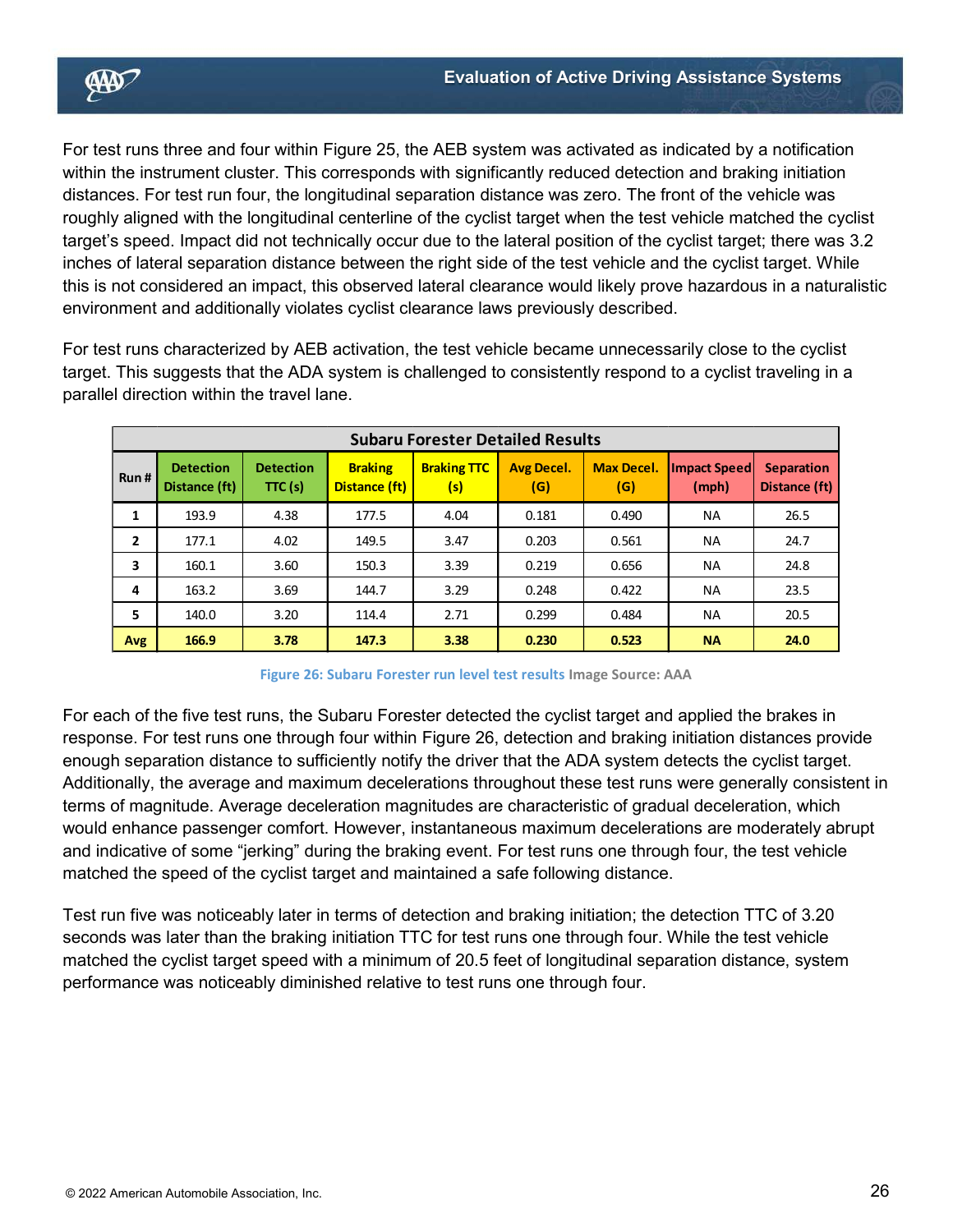

For each of the five test runs, the Tesla Model 3 detected the cyclist target and applied the brakes in response. Detection and braking initiation distances provide enough separation distance to sufficiently notify the driver that the ADA system detects the cyclist target. Additionally, the average and maximum decelerations were consistent in terms of magnitude. Average deceleration magnitudes are characteristic of gradual deceleration, which would enhance passenger comfort. However, instantaneous maximum decelerations are moderately abrupt and indicative of some modest "jerking" during the braking event.

For all test runs, the test vehicle matched the speed of the cyclist target and maintained a safe following distance.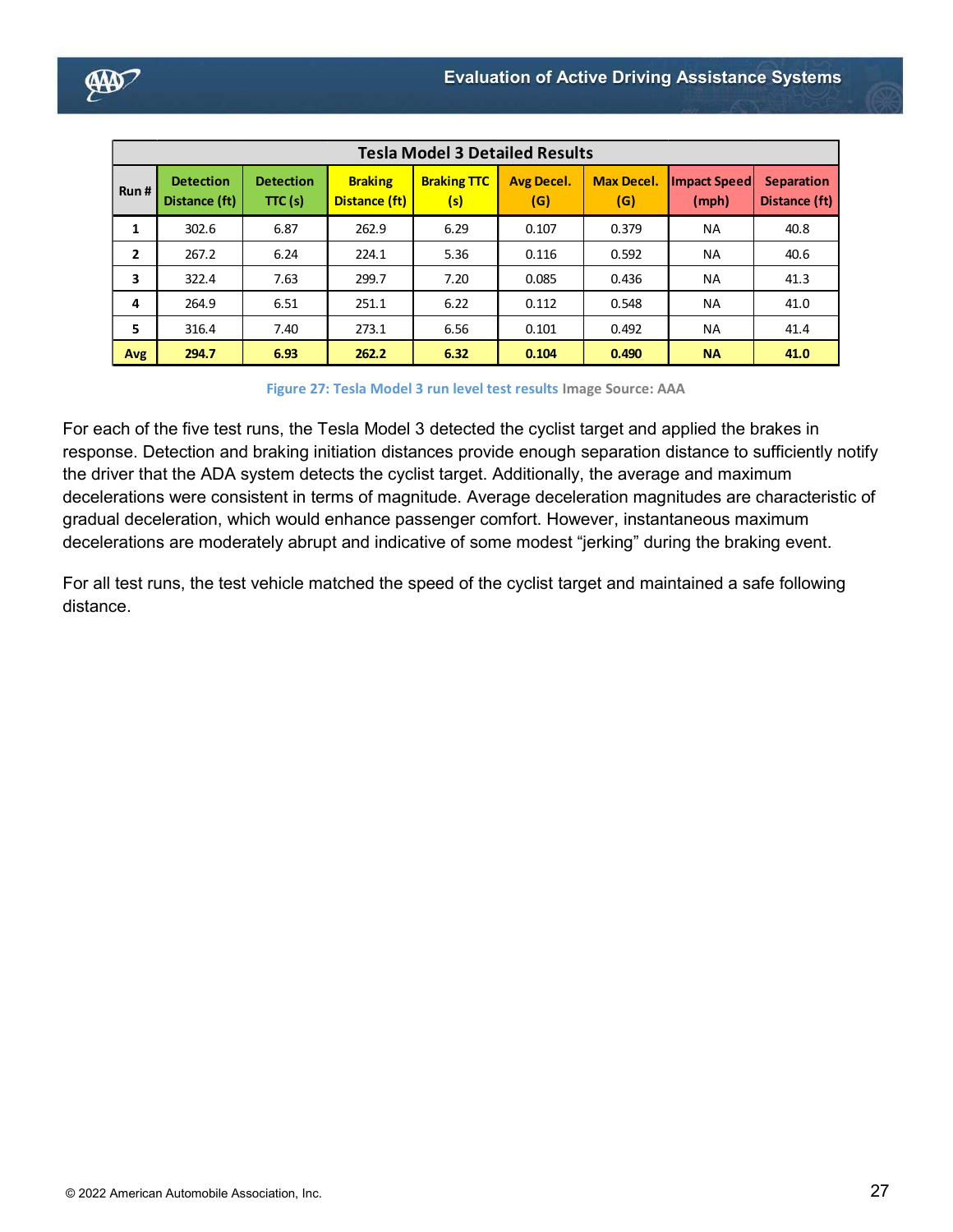



Figure 28: Average detection distance and associated TTC for all test vehicles Image Source: AAA



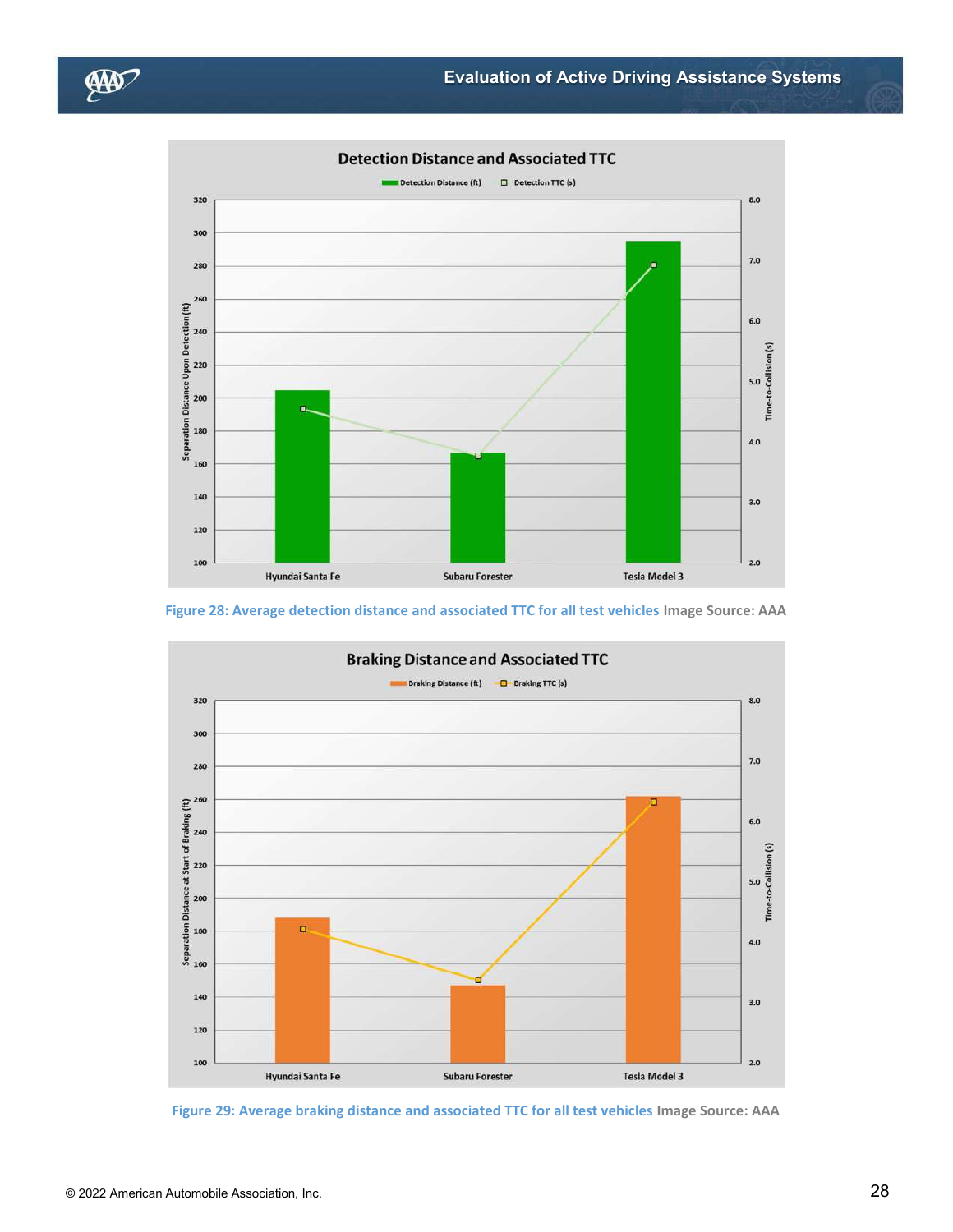



Figure 30: Average final separation distance for all test vehicles Image Source: AAA

Figures 28 and 29 illustrate average distances and associated TTC for detection and braking initiation phases. Figure 30 illustrates the average minimum longitudinal separation distance between the test vehicle and cyclist target.

| z. | <b>Cyclist crossing travel lane of test vehicle</b> |  |  |  |
|----|-----------------------------------------------------|--|--|--|
|----|-----------------------------------------------------|--|--|--|

| 20<br>15 |                     |                                                                                                                                                                                   |                       |                                             |
|----------|---------------------|-----------------------------------------------------------------------------------------------------------------------------------------------------------------------------------|-----------------------|---------------------------------------------|
|          | Hyundai Santa Fe    | <b>Subaru Forester</b><br>Figure 30: Average final separation distance for all test vehicles Image Source: AAA                                                                    |                       | <b>Tesla Model 3</b>                        |
|          |                     | illustrate average distances and associated TTC for detection and braking initiation<br>illustrates the average minimum longitudinal separation distance between the test vehicle |                       |                                             |
|          |                     | list crossing travel lane of test vehicle                                                                                                                                         |                       |                                             |
|          |                     | <b>Overall System Performance</b>                                                                                                                                                 |                       |                                             |
|          | <b>Test Vehicle</b> | <b>Detected</b><br><b>Simulated Vehicle</b>                                                                                                                                       | <b>Applied Brakes</b> | <b>Impacted</b><br><b>Simulated Vehicle</b> |
|          | Hyundai Santa Fe    | 5/5                                                                                                                                                                               | 5/5                   | 0/5                                         |
|          | Subaru Forester     | 0/5                                                                                                                                                                               | 0/5                   | 5/5                                         |
|          | Tesla Model 3       | 5/5                                                                                                                                                                               | 5/5                   | 0/5                                         |
|          | per test vehicle.   | Note: Results are presented as the number of occurrences out of five total test runs                                                                                              |                       |                                             |
|          |                     | Figure 31: General ADA system performance observations Image Source: AAA                                                                                                          |                       |                                             |

Figure 31 provides overall results pertaining to detection, braking, and impact phases. Two out of three test vehicles avoided a collision with the cyclist target for all test runs. However, the AEB system activated for all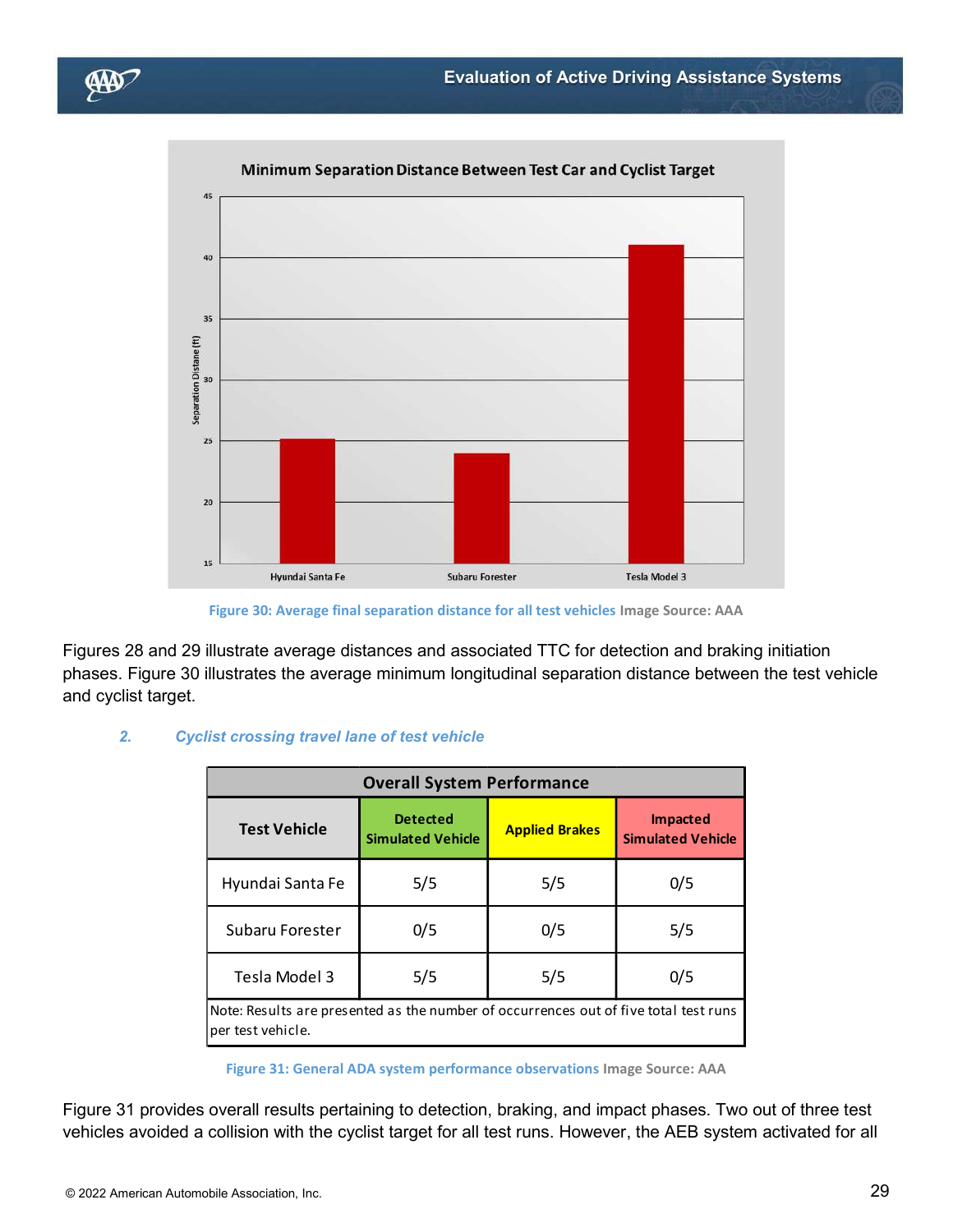

ten test runs characterized by no impact. While this observation does not imply negative ADA system performance, it is important to note that AEB activation was responsible for collision avoidance rather than ACC braking. This is to be expected due to the nature of the test scenario.

| $\bm{\nabla}$        |                                                                                                                                                                                                                                                                                  |                  |                |                                        |                   |       | <b>Evaluation of Active Driving Assistance Systems</b> |                   |
|----------------------|----------------------------------------------------------------------------------------------------------------------------------------------------------------------------------------------------------------------------------------------------------------------------------|------------------|----------------|----------------------------------------|-------------------|-------|--------------------------------------------------------|-------------------|
|                      | t runs characterized by no impact. While this observation does not imply negative ADA system<br>nance, it is important to note that AEB activation was responsible for collision avoidance rather than<br>raking. This is to be expected due to the nature of the test scenario. |                  |                |                                        |                   |       |                                                        |                   |
|                      |                                                                                                                                                                                                                                                                                  |                  |                |                                        |                   |       |                                                        |                   |
|                      | <b>Detection</b>                                                                                                                                                                                                                                                                 | <b>Detection</b> | <b>Braking</b> | Hyundai Santa Fe<br><b>Braking TTC</b> | <b>Avg Decel.</b> |       | <b>Max Decel.</b> Impact Speed                         | <b>Separation</b> |
|                      | Distance (ft)                                                                                                                                                                                                                                                                    | TTC(s)           | Distance (ft)  | (s)                                    | (G)               | (G)   | (mph)                                                  | Distance (ft)     |
| $\mathbf{1}$         | 29.16                                                                                                                                                                                                                                                                            | 0.788            | 30.98          | 0.846                                  | 0.799             | 1.350 | NA                                                     | 3.47              |
| Run#<br>$\mathbf{2}$ | 29.78                                                                                                                                                                                                                                                                            | 0.821            | 31.25          | 0.853                                  | 0.819             | 1.167 | NA                                                     | 4.96              |
| 3                    | 30.34                                                                                                                                                                                                                                                                            | 0.830            | 30.34          | 0.830                                  | 0.833             | 1.481 | NA                                                     | 4.22              |
| 4                    | 29.23                                                                                                                                                                                                                                                                            | 0.803            | 30.32          | 0.830                                  | 0.795             | 1.308 | NA                                                     | 2.85              |
| 5                    | 30.44                                                                                                                                                                                                                                                                            | 0.829            | 30.44          | 0.829                                  | 0.804             | 1.210 | NA                                                     | 3.20              |

Figure 32: Hyundai Santa Fe run level test results Image Source: AAA

For each of the five test runs, the Hyundai Santa Fe detected the cyclist target and initiated emergency braking in response. All test runs were consistent in terms of detection and braking initiation distances. Additionally, the final separation distance is consistent among the five test runs. This indicates repeatable capability of the AEB system to respond to a perpendicular crossing cyclist at this specific test speed.

It is noteworthy that there is no delay between detection and subsequent emergency braking. In all test runs, the criteria for braking initiation had been met prior to or simultaneous to an emergency braking alert being provided within the instrument cluster. In test runs characterized by detection alerts provided after braking initiation, this is likely explained by limitations relating to instrument cluster refresh rate and/or camera refresh rate of 45 Hz versus 100 Hz for vehicle dynamics measurement equipment.

|              |                                   |                            | Figure 32: Hyundai Santa Fe run level test results Image Source: AAA |                           |                          |                          |                                                                                                                                                                                                                          |                                    |
|--------------|-----------------------------------|----------------------------|----------------------------------------------------------------------|---------------------------|--------------------------|--------------------------|--------------------------------------------------------------------------------------------------------------------------------------------------------------------------------------------------------------------------|------------------------------------|
|              |                                   |                            |                                                                      |                           |                          |                          | ch of the five test runs, the Hyundai Santa Fe detected the cyclist target and initiated emergency                                                                                                                       |                                    |
|              |                                   |                            |                                                                      |                           |                          |                          | g in response. All test runs were consistent in terms of detection and braking initiation distances.<br>onally, the final separation distance is consistent among the five test runs. This indicates repeatable          |                                    |
|              |                                   |                            |                                                                      |                           |                          |                          | ility of the AEB system to respond to a perpendicular crossing cyclist at this specific test speed.                                                                                                                      |                                    |
|              |                                   |                            |                                                                      |                           |                          |                          | teworthy that there is no delay between detection and subsequent emergency braking. In all test runs,                                                                                                                    |                                    |
|              |                                   |                            |                                                                      |                           |                          |                          | teria for braking initiation had been met prior to or simultaneous to an emergency braking alert being                                                                                                                   |                                    |
|              |                                   |                            |                                                                      |                           |                          |                          | ed within the instrument cluster. In test runs characterized by detection alerts provided after braking<br>on, this is likely explained by limitations relating to instrument cluster refresh rate and/or camera refresh |                                    |
|              |                                   |                            | 45 Hz versus 100 Hz for vehicle dynamics measurement equipment.      |                           |                          |                          |                                                                                                                                                                                                                          |                                    |
|              |                                   |                            |                                                                      | <b>Subaru Forester</b>    |                          |                          |                                                                                                                                                                                                                          |                                    |
| Run#         | <b>Detection</b><br>Distance (ft) | <b>Detection</b><br>TTC(s) | <b>Braking</b><br>Distance (ft)                                      | <b>Braking TTC</b><br>(s) | <b>Avg Decel.</b><br>(G) | <b>Max Decel.</b><br>(G) | <b>Impact Speed</b><br>(mph)                                                                                                                                                                                             | <b>Separation</b><br>Distance (ft) |
| $\mathbf{1}$ | NA                                | <b>NA</b>                  | <b>NA</b>                                                            | NA                        | <b>NA</b>                | NA                       | 26.1                                                                                                                                                                                                                     | 0.00                               |
| 4            | <b>NA</b>                         | <b>NA</b>                  | <b>NA</b>                                                            | <b>NA</b>                 | <b>NA</b>                | <b>NA</b>                | 23.5                                                                                                                                                                                                                     | 0.00                               |
| 5            | <b>NA</b>                         | <b>NA</b>                  | <b>NA</b>                                                            | <b>NA</b>                 | <b>NA</b>                | <b>NA</b>                | 26.0                                                                                                                                                                                                                     | 0.00                               |
| Avg          | <b>NA</b>                         | <b>NA</b>                  | <b>NA</b>                                                            | <b>NA</b>                 | <b>NA</b>                | <b>NA</b>                | 25.20                                                                                                                                                                                                                    | 0.00                               |
|              |                                   |                            | Figure 33: Subaru Forester run level test results Image Source: AAA  |                           |                          |                          |                                                                                                                                                                                                                          |                                    |
|              |                                   |                            |                                                                      |                           |                          |                          |                                                                                                                                                                                                                          |                                    |
|              |                                   |                            | ion alert or initiate any braking in response to the cyclist target. |                           |                          |                          | test runs are reported within Figure 33. For these test runs, the Subaru Forester failed to provide any                                                                                                                  |                                    |
|              |                                   |                            |                                                                      |                           |                          |                          |                                                                                                                                                                                                                          |                                    |

Figure 33: Subaru Forester run level test results Image Source: AAA

Three test runs are reported within Figure 33. For these test runs, the Subaru Forester failed to provide any detection alert or initiate any braking in response to the cyclist target.

Minor technicalities were uncovered in post-processing related to test driver operation during the second and third test runs (in sequential order). Specifically, the test driver touched the brake pedal with an approximate TTC of 0.50 and 0.35 seconds for test runs two and three, respectively. While these runs do not meet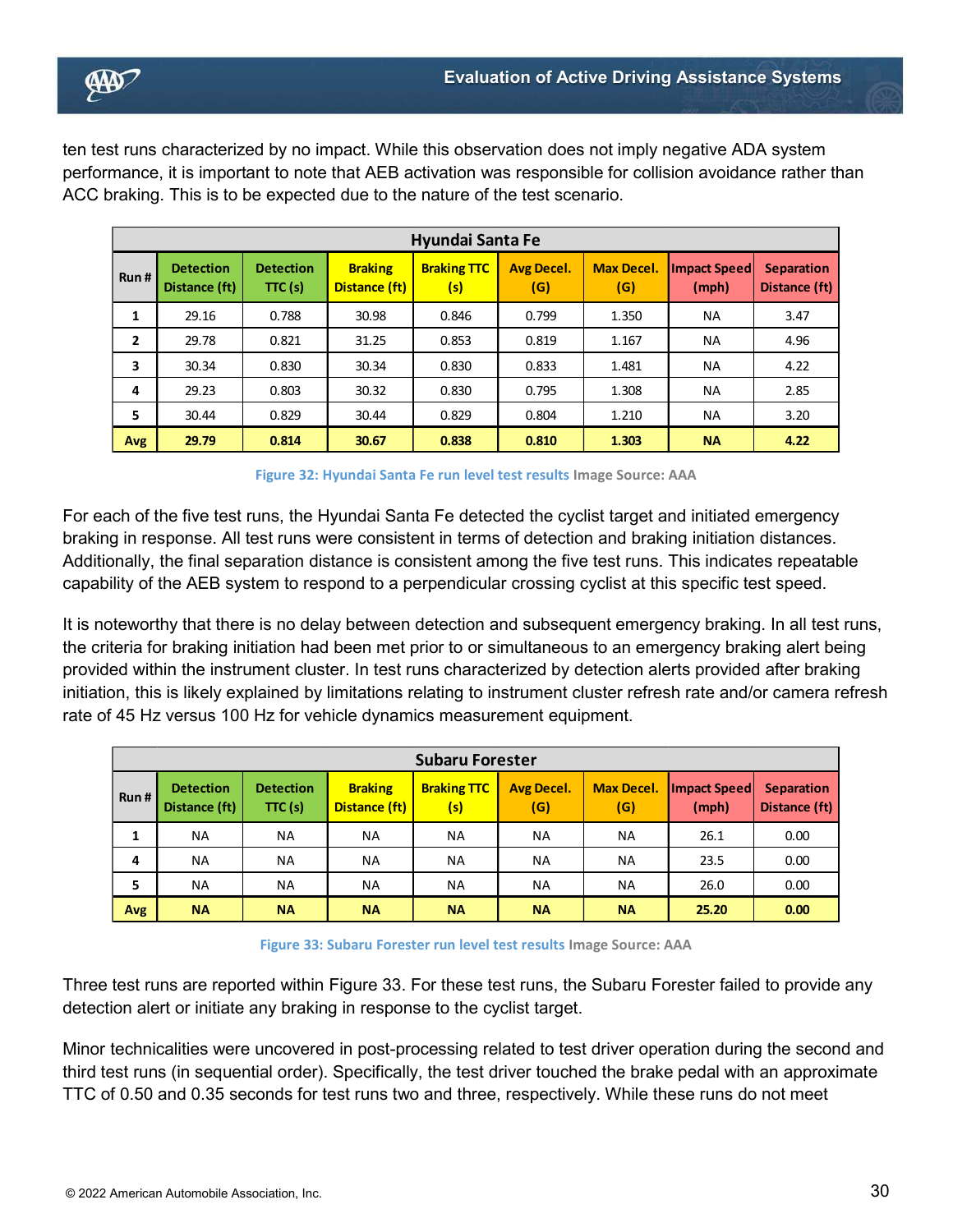

established acceptance criteria, it is noteworthy that no detection alerts or automatic braking were provided at any point during these test runs, which are separately detailed in Figure 34.

|                         |                                                                                                                                                                                     |                            |                                 |                           |                          |                         | <b>Evaluation of Active Driving Assistance Systems</b> |                                    |
|-------------------------|-------------------------------------------------------------------------------------------------------------------------------------------------------------------------------------|----------------------------|---------------------------------|---------------------------|--------------------------|-------------------------|--------------------------------------------------------|------------------------------------|
|                         |                                                                                                                                                                                     |                            |                                 |                           |                          |                         |                                                        |                                    |
|                         | shed acceptance criteria, it is noteworthy that no detection alerts or automatic braking were provided<br>point during these test runs, which are separately detailed in Figure 34. |                            |                                 |                           |                          |                         |                                                        |                                    |
|                         |                                                                                                                                                                                     |                            |                                 |                           |                          |                         |                                                        |                                    |
|                         |                                                                                                                                                                                     |                            |                                 | <b>Subaru Forester</b>    |                          |                         |                                                        |                                    |
|                         | <b>Detection</b><br>Distance (ft)                                                                                                                                                   | <b>Detection</b><br>TTC(s) | <b>Braking</b><br>Distance (ft) | <b>Braking TTC</b><br>(s) | <b>Avg Decel.</b><br>(G) | <b>Max Decel</b><br>(G) | Impact Speed<br>(mph)                                  | <b>Separation</b><br>Distance (ft) |
| Run#<br>$\overline{2}$  | <b>NA</b>                                                                                                                                                                           | <b>NA</b>                  | <b>NA</b>                       | <b>NA</b>                 | <b>NA</b>                | <b>NA</b>               | 17.0                                                   | 0.00                               |
| $\overline{\mathbf{3}}$ | <b>NA</b>                                                                                                                                                                           | <b>NA</b>                  | <b>NA</b>                       | <b>NA</b>                 | <b>NA</b>                | <b>NA</b>               | 20.9                                                   | 0.00                               |

Figure 34: Subaru Forester disqualified run level test results Image Source: AAA

System operation was verified after the first test run via a test AEB event utilizing the simulated vehicle previously described in Section IV.A.6 as a stationary target. No system abnormalities were noted.

|              |                                                                                                     |                            |                                 | <b>Subaru Forester</b>    |                          |                          |                       |                                    |
|--------------|-----------------------------------------------------------------------------------------------------|----------------------------|---------------------------------|---------------------------|--------------------------|--------------------------|-----------------------|------------------------------------|
| Run#         | <b>Detection</b><br>Distance (ft)                                                                   | <b>Detection</b><br>TTC(s) | <b>Braking</b><br>Distance (ft) | <b>Braking TTC</b><br>(s) | <b>Avg Decel.</b><br>(G) | <b>Max Decel.</b><br>(G) | Impact Speed<br>(mph) | <b>Separation</b><br>Distance (ft) |
| $\mathbf{2}$ | <b>NA</b>                                                                                           | <b>NA</b>                  | <b>NA</b>                       | <b>NA</b>                 | <b>NA</b>                | <b>NA</b>                | 17.0                  | 0.00                               |
| 3            | ΝA                                                                                                  | <b>NA</b>                  | <b>NA</b>                       | NA                        | <b>NA</b>                | NA                       | 20.9                  | 0.00                               |
| Avg          | <b>NA</b>                                                                                           | <b>NA</b>                  | <b>NA</b>                       | <b>NA</b>                 | <b>NA</b>                | <b>NA</b>                | 19.0                  | 0.00                               |
|              | usly described in <b>Section IV.A.6</b> as a stationary target. No system abnormalities were noted. |                            |                                 | <b>Tesla Model 3</b>      |                          |                          |                       |                                    |
| Run#         | <b>Detection</b><br>Distance (ft)                                                                   | <b>Detection</b><br>TTC(s) | <b>Braking</b><br>Distance (ft) | <b>Braking TTC</b><br>(s) | <b>Avg Decel.</b><br>(G) | <b>Max Decel.</b><br>(G) | Impact Speed<br>(mph) | <b>Separation</b><br>Distance (ft) |
|              |                                                                                                     |                            |                                 | 1.023                     | 0.541                    | 1.035                    | <b>NA</b>             | 0.36                               |
| $\mathbf{1}$ | 42.18                                                                                               | 1.162                      | 37.11                           |                           |                          |                          |                       |                                    |
| $\mathbf{2}$ | 43.61                                                                                               | 1.205                      | 35.96                           | 1.025                     | 0.549                    | 0.997                    | NA                    | 0.31                               |
| 3            | 44.12                                                                                               | 1.224                      | 37.27                           | 1.041                     | 0.577                    | 0.931                    | NA                    | 1.71                               |
| 4            | 46.23                                                                                               | 1.280                      | 37.93                           | 1.055                     | 0.581                    | 0.980                    | NA.                   | 1.75                               |
| 5            | 45.24                                                                                               | 1.257                      | 38.40                           | 1.067                     | 0.573                    | 0.902                    | NA                    | 2.22                               |
| Avg          | 44.28                                                                                               | 1.226                      | 37.33                           | 1.042                     | 0.564                    | 0.969                    | <b>NA</b>             | 1.27                               |

For each of the five test runs, the Tesla Model 3 detected the cyclist target and initiated emergency braking in response. For test runs three through five, the final separation distance was consistent. For test runs one and two, the final separation distance was noticeably shorter. While no impacts occurred for any test runs, the presence of two distinct "groups" of final separation distances suggest possible ambiguity with ADA system response throughout the entire braking event at this specific test speed.

This observation does not imply adverse performance relating to cyclist target detection and emergency braking in response. All test runs were consistent in terms of detection and braking initiation distances, indicating repeatable capability to detect and respond appropriately to an impeding collision.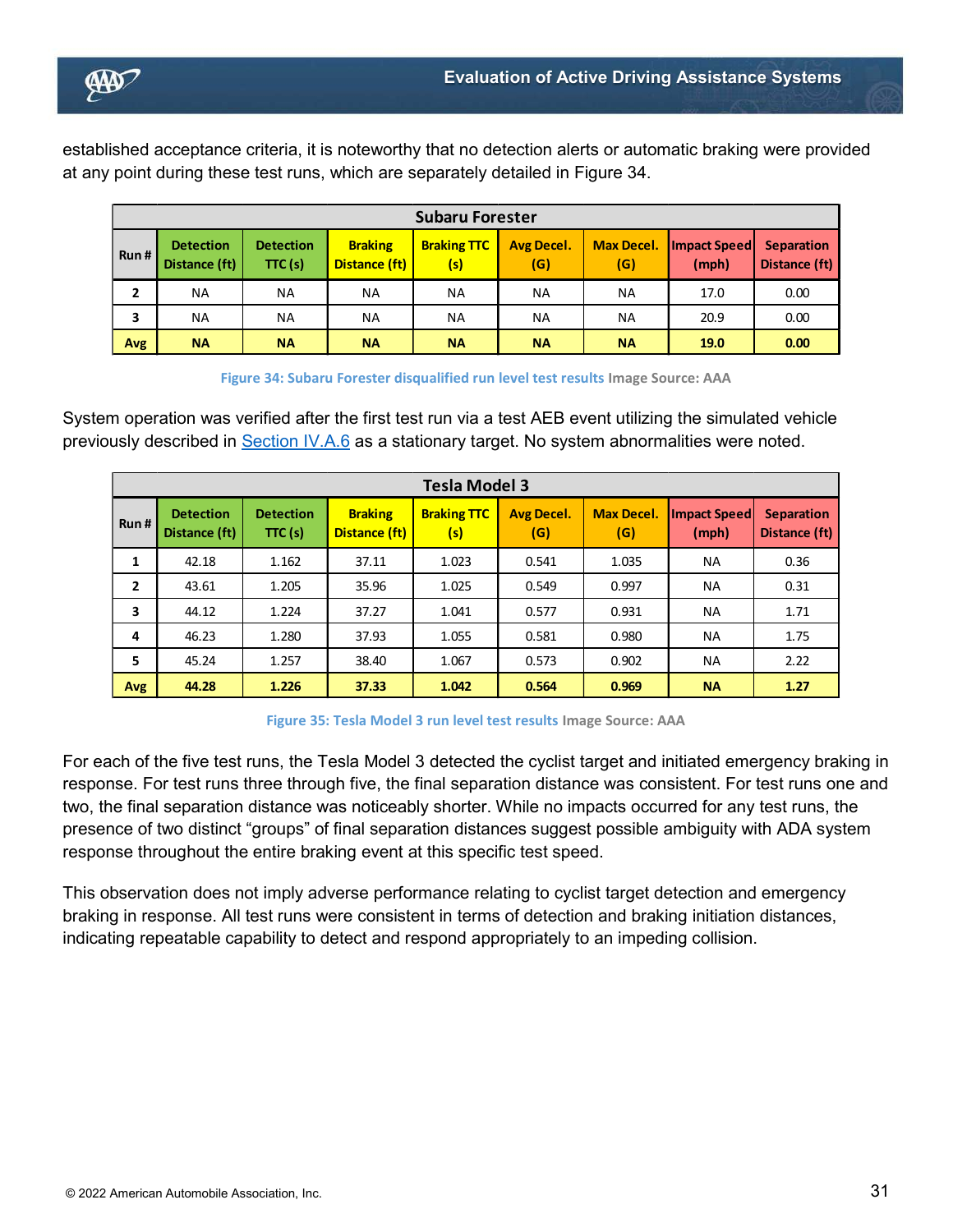

Figure 36: Average detection distance and associated TTC for all test vehicles Image Source: AAA



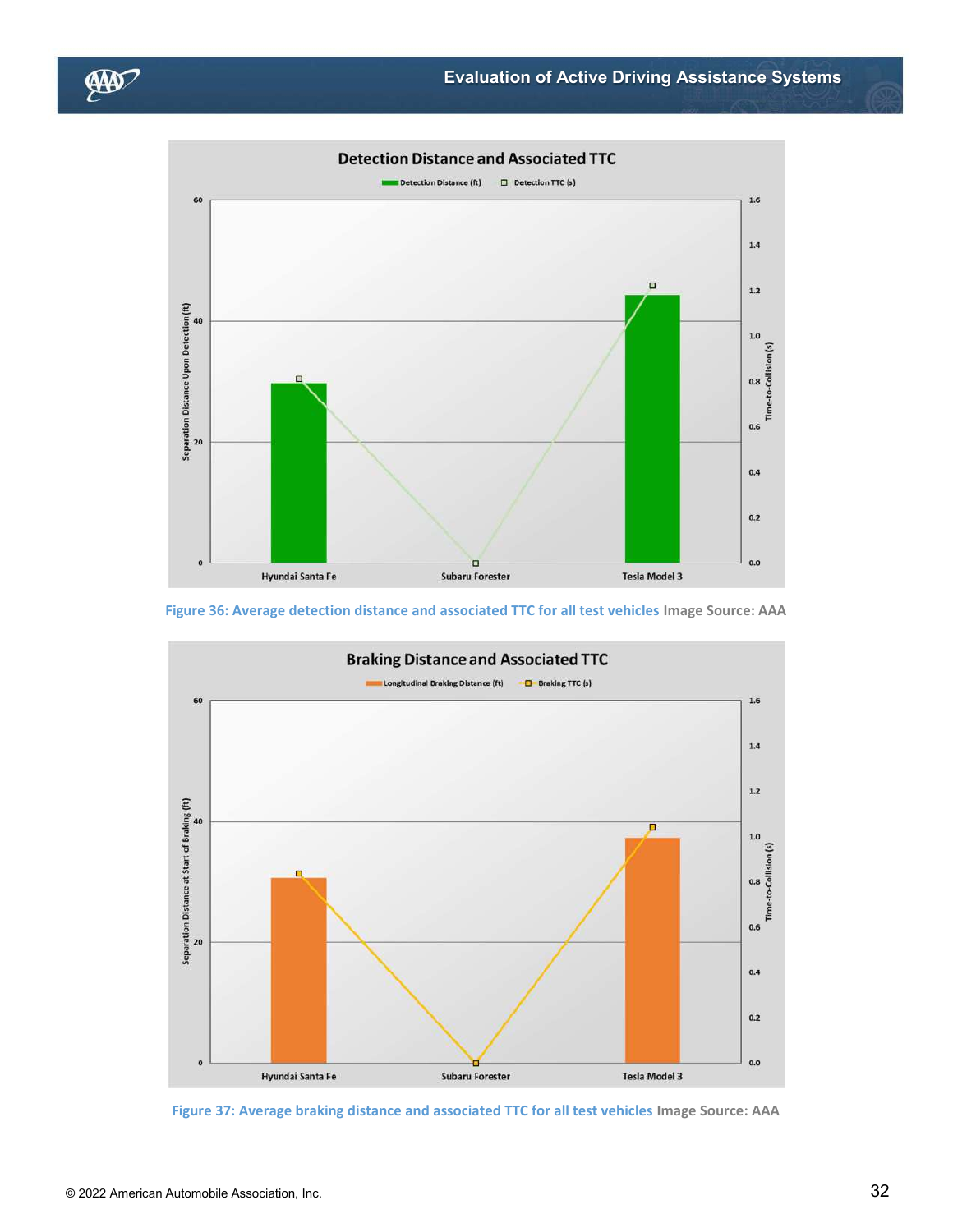



Figure 38: Average minimum separation distance and associated TTC for all test vehicles Image Source: AAA

Figures 36 and 37 illustrate average distances and associated TTC for detection and braking initiation phases. Figure 38 illustrates the average minimum longitudinal separation distance between the test vehicle and cyclist target.

## D. Discussion

Each evaluated ADA system consistently detected and initiated braking in response to a simulated cyclist traveling ahead of the test vehicle within the travel lane. In aggregate, emergency braking occurred for two out of fifteen test runs. While these findings are encouraging, ADA system performance among two out of three test vehicles was less consistent relative to the detection of a slow lead passenger vehicle within the travel lane as described within Section VI.C.1. This suggests that the detection of a cyclist moving in a parallel direction is more challenging in general than the detection of another passenger vehicle within the travel lane.

For a cyclist crossing the travel lane of the test vehicle, two out of three test vehicles detected the cyclist and initiated emergency braking in response. For these test vehicles, a collision was avoided for all ten test runs in aggregate. While this is a promising result, the observation that one of three test vehicles failed to detect the cyclist target for any test runs once again suggest that edge-case emergency scenarios are more challenging for ADA systems in general.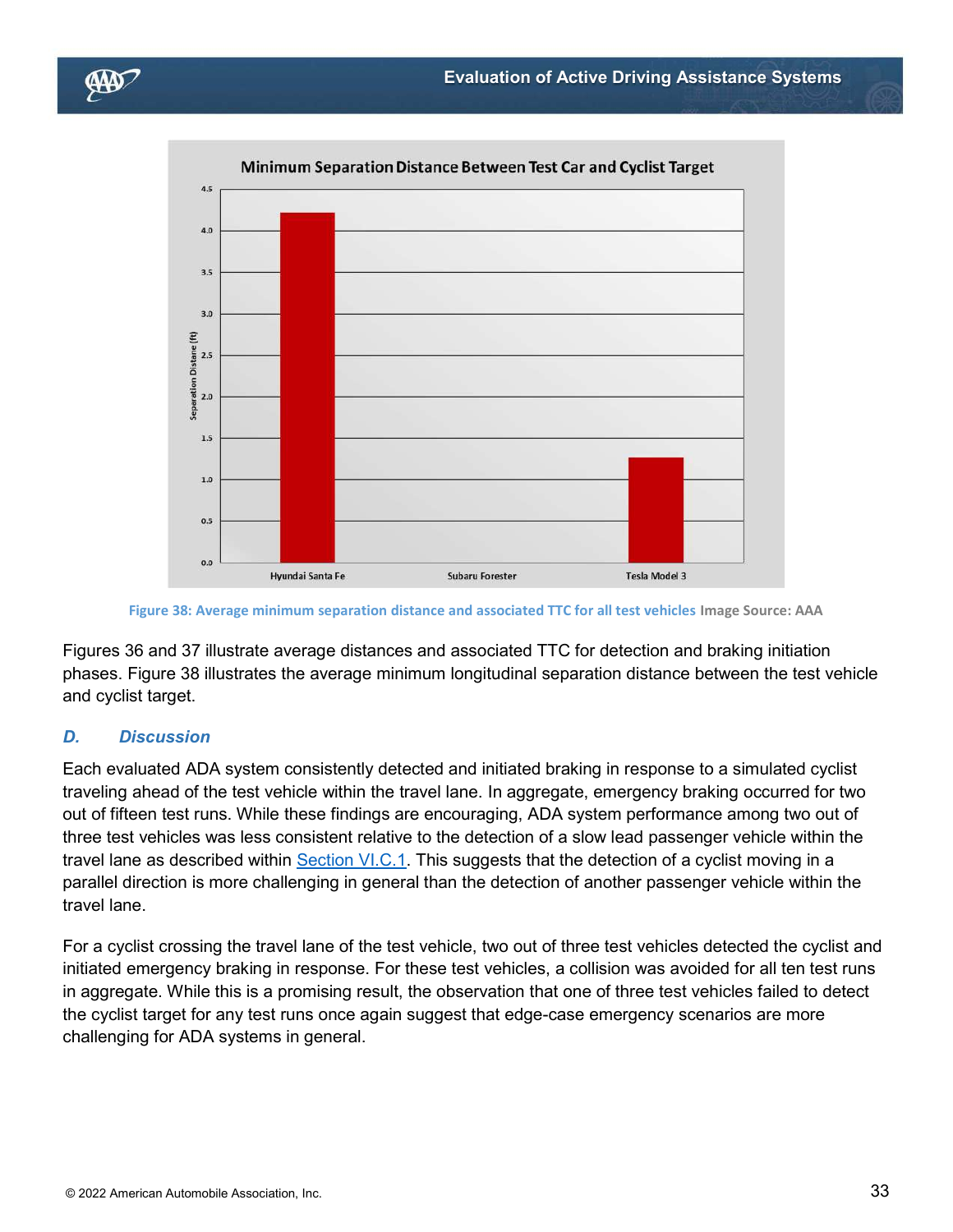

## VIII. CONCLUSIONS

In general, evaluated ADA systems performed consistently in response to slow-moving lead vehicles including a simulated passenger vehicle and adult cyclist. These scenarios generally evaluate the ACC component of ADA systems, which is designed to detect vehicles ahead and adjust speed to maintain an appropriate following distance. For leading passenger vehicle and adult cyclist scenarios, a collision was avoided for all thirty test runs, in aggregate. This is an encouraging finding and supports previous AAA research concluding that the ACC component of ADA systems are well-developed and perform according to expectations for typical closed-course scenarios and naturalistic driving environments.

For evaluated scenarios involving a simulated oncoming vehicle within the travel lane or a crossing cyclist, the performance of evaluated ADA was significantly diminished, on average. Specifically, AAA researchers consider these scenarios to be representative of emergency edge-case situations during which other drivers or VRUs act unexpectedly, resulting in atypical but not unrealistic challenges to the ADA system. While performance varied among evaluated ADA systems, collisions were more frequent relative to lead vehicle scenarios. Among a total of thirty runs, a collision occurred during twenty test runs, in aggregate.

While the refinement of publicly available ADA systems continues to improve, drivers must remain engaged in the driving task at all times. All test vehicles impacted a simulated passenger car and/or adult cyclist multiple times during closed-course evaluations. This general observation reinforces the need for robust camera-based driver monitoring systems to be integrated within ADA systems. Unexpected and atypical circumstances outside of ADA system capabilities can quickly materialize; possibly resulting in a hazardous situation without prompt driver intervention.

## IX. KEY FINDINGS

- 1. How do vehicles equipped with ADA systems perform when encountering a possible collision with another passenger vehicle?
	- a. For a slow lead vehicle moving in the lane ahead, no collisions occurred among a total of 15 test runs.
	- b. For an oncoming vehicle within the travel lane, a collision occurred during all 15 test runs. One test vehicle significantly reduced speed prior to collision on each run, while the other two did not intervene on any runs.
- 2. How do vehicles equipped with ADA systems perform when encountering a possible collision with a cyclist?
	- a. For a cyclist traveling in the lane ahead of the test vehicle, no collisions occurred among a total of 15 test runs.
	- b. For a cyclist crossing the travel lane of the test vehicle, a collision occurred for 5 out of 15 test runs.

# X. SUMMARY RECOMMENDATIONS

- 1. Currently available ADA systems are not capable of sustained vehicle operation without constant driver supervision; it is imperative the driver maintain situational awareness at all times.
- 2. Automakers should focus on refining ADA system performance in the context of edge-case scenarios involving other passenger vehicles and VRUs.